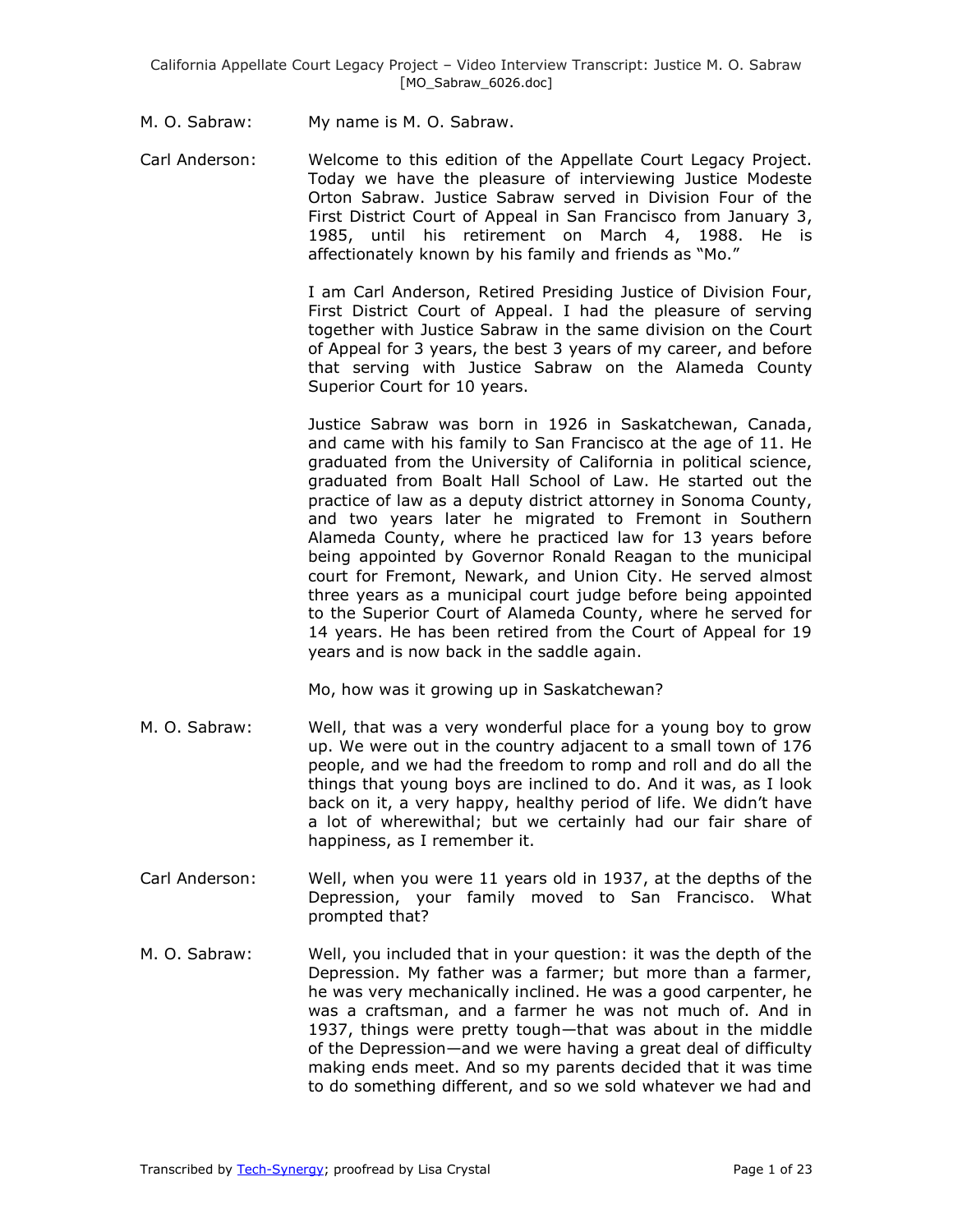we bought a 1933 Plymouth, as I recall, and we set out for California.

- Carl Anderson: During those times, can you just cross over the border at will?
- M. O. Sabraw: Well, you couldn't if you were following all the rules; but we sort of crossed over the border at will.
- Carl Anderson: How did you do that?
- M. O. Sabraw: Well, we had a friend who actually drove us to Montana, where we bought our first car. And some of the plan was that we would drive to the American border at night, and just before the border my father, my mother, my brother who was nine, and my little sister who was four at that time got out of the car, went out into the field, and walked around the port of entry.

The plan further was that we would walk maybe a half a mile beyond the port of entry into the American side and wait in the ditch there until the car came by, our friend, and he'd blink his lights three times and we'd come up out of the ditch and climb into his car, and away we went.

- $(00:04:53)$ It went pretty well according to plan except that my father was carrying my sister in a blanket, and we had to go through a barbwire fence to get down into the ditch. At that point one of the barbs on the barbwire caught on my little sister, and she started to cry. And that was a rather anxious couple of minutes thereafter in hushing her up, but nothing came from it. And so that's how we crossed the border.
- Carl Anderson: Why were you headed for San Francisco? Do you know why your folks wanted to go to San Francisco?
- M. O. Sabraw: My father had a brother who was working in Westley, California, which is out by Tracy, and so this was somebody that we knew in the area. He was suggesting that there was work available, and as I say my father was a good carpenter, and so he felt that this would be a place where we could get a new start.
- Carl Anderson: So did you start high school, then, in San Francisco?
- M. O. Sabraw: No, I was 11 years old, I was in the sixth grade, and so I went into the sixth grade. Coming from the wheat plains of Central Saskatchewan to San Francisco was quite a shock. *[laughing]*

But I remember the first night that we were in town. We were staying in some rooming house, and I heard noise outside and I ran over to my parents and woke them up, because I didn't understand what was going on. And it turns out it was a fire siren or a police siren; we'd never heard one of those before.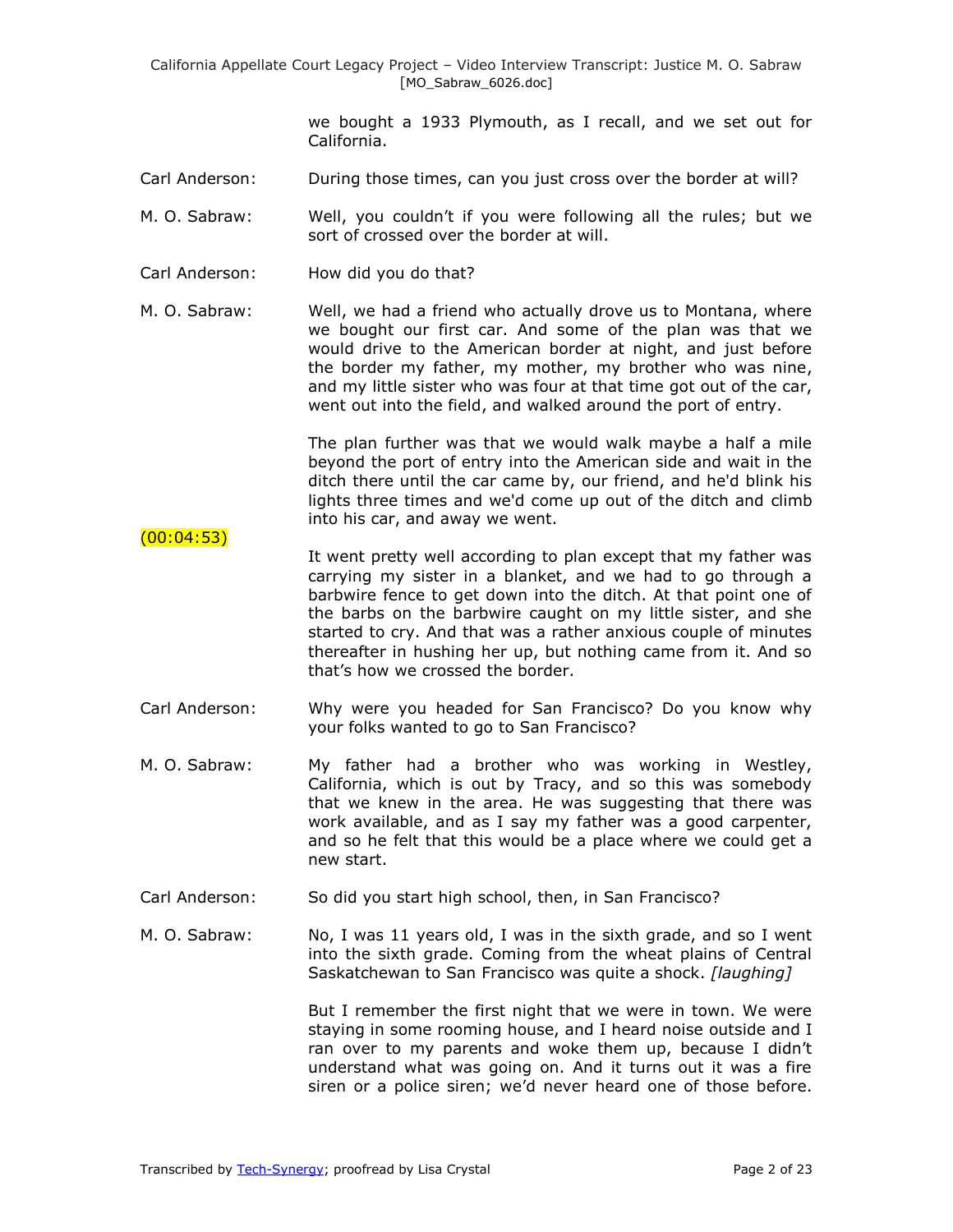*[laughing]* So that was our beginning of the introduction to San Francisco.

We became very well acquainted with San Francisco. I was selling papers on the corner. And we were accustomed to running pretty freely, and in those days you could do that in San Francisco; so we used to go down to Fisherman's Wharf and go fishing, and we'd climb on the back of a streetcar and ride to where we wanted to go. And we had an easy time becoming acclimated to life in San Francisco, and before very long I was very proud to say, "Oh, I'm from San Francisco." *[laughing]*

- Carl Anderson: How long did you stay in San Francisco?
- M. O. Sabraw: We were there for five years, and that brought us to December 7, the beginning of World War II. And with that event San Francisco was blacked out, and we were concerned at that point about the possibility of a further Japanese landing on the mainland. And my father decided immediately that he should move his family out of San Francisco. So within three or four days we had moved to Santa Rosa, and that's where we spent the next several years.
- Carl Anderson: So did you complete high school, then, in Santa Rosa?
- M. O. Sabraw: I completed high school in Santa Rosa, yes, and that was a wonderful experience. Santa Rosa was a little town of 12,000 in those days and a lovely little place. And some of the nicest memories that I have are those years in high school in Santa Rosa. I met my sweetheart there. We eventually married after the war, but that was the beginning of the romance.
- Carl Anderson: So what happened after you graduated from high school?
- M. O. Sabraw: Well, that was in 1944, and of course that was while World War II was going on, very much so, and everybody who . . . all males who graduated at that time were immediately subject to going into the military service. If you joined the Navy or Air Force or whatever, you went according to your selection; if you didn't, you were drafted.

I was very interested in the Air Force and did go down to enlist in the Air Force and was advised that because I was an alien that I would not be acceptable in the Air Force. And so I didn't, of course, and thereafter I was promptly drafted.

- Carl Anderson: So you can't serve in the Air Force because you're an alien, but you can be drafted into the Army?
- M. O. Sabraw: You absolutely can, or at least you could in those days; that's right. Yeah, that's right.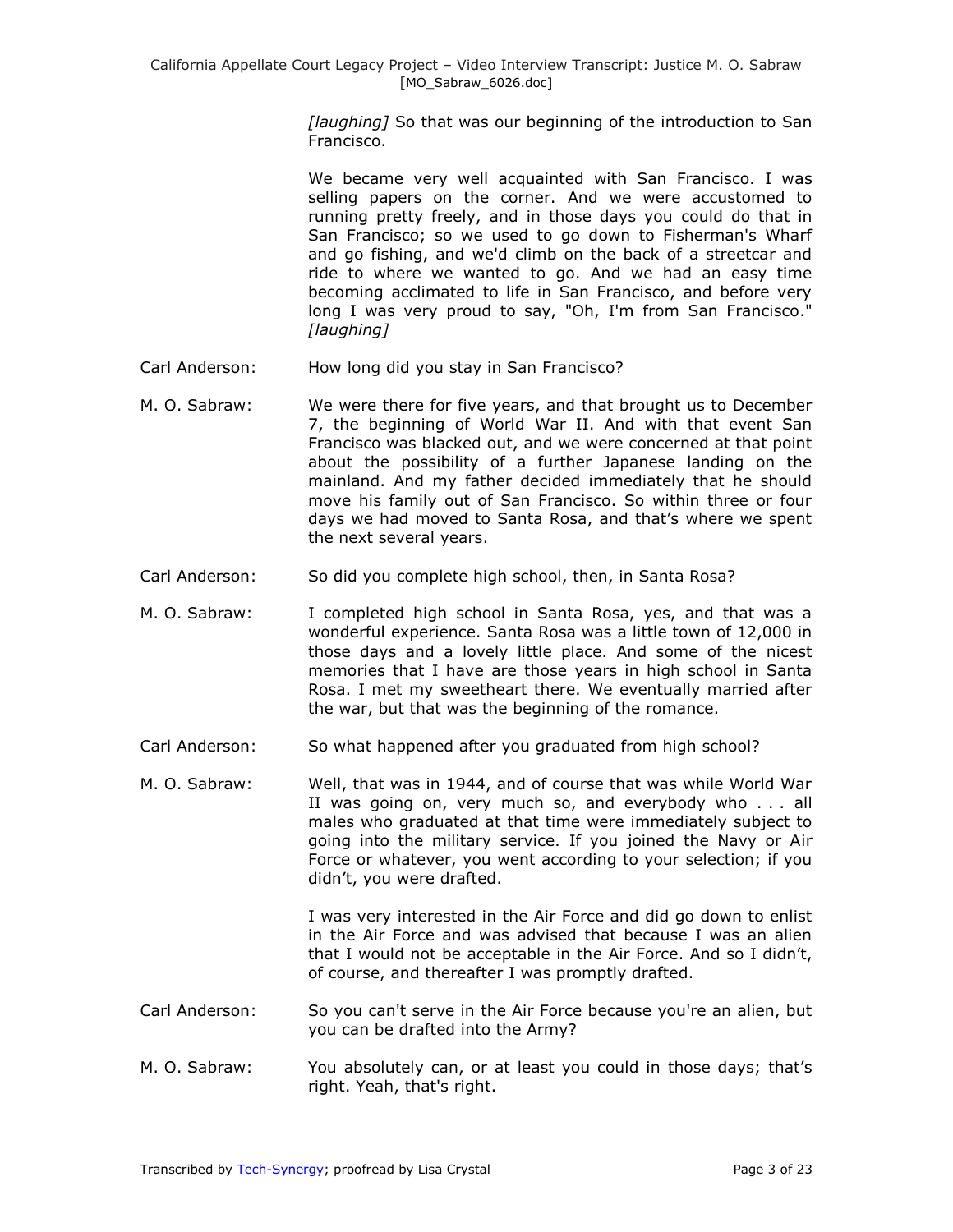California Appellate Court Legacy Project – Video Interview Transcript: Justice M. O. Sabraw [MO\_Sabraw\_6026.doc]

- Carl Anderson: Did you ever get your citizenship straightened out? Because I understood your mother was born in North Dakota, South Dakota?
- $(00:10:01)$
- M. O. Sabraw: She was born in North Dakota, yes; she was a citizen of the United States, and we didn't know that at the time that we had this nefarious entrance into the country. But she had never voted in Canada during the period of time that she was there.

Actually, my mother came to Canada at the age of five or thereabouts in a covered wagon from North Dakota to a homestead in Central Canada. And they brought everything that they owned from North Dakota in this wagon train—their cattle, their horses, their chickens, everything—to a homestead in Central Canada.

So she had citizenship by reason of her birth in North Dakota; and she never lost it, and that was her citizenship. But for me, I was born in Canada, I was born from an American citizen; I later learned that I didn't have to go through a procedure that I did. *[laughing]*

But in the military, although I was acceptable to go into the infantry, they learned that I was, and knew that I was, not a citizen. And I was interested in becoming a citizen; and so I was eligible to receive citizenship, providing I established my port of entry. Well, that became a bit of a problem. *[laughing]*

- Carl Anderson: How did you do that?
- M. O. Sabraw: Well, I explained to them how I got into the country, and they said, "Well, we need a port of entry. So what we will do is give you a three-day pass, and you go down to Mexico and establish your port of entry and bring that back to us." And that's what I did. I hitchhiked down to Mexico. In those days, if you had a service uniform on, all you had to do was stick your thumb out and the first car that came by would pick you up. But I came back with my port-of-entry documentation.
- Carl Anderson: You just did that at the border, then?
- M. O. Sabraw: I went through the border, came back; and then I had an entry into the United States that I could show, and that's all that was required of me. So with that port of entry and being in the military I could apply for citizenship; and it was promptly granted to me.
- Carl Anderson: So when you showed up at the port of entry, you were in uniform and you had no problem?
- M. O. Sabraw: Nope; no problem going into Mexico, no. *[laughing]*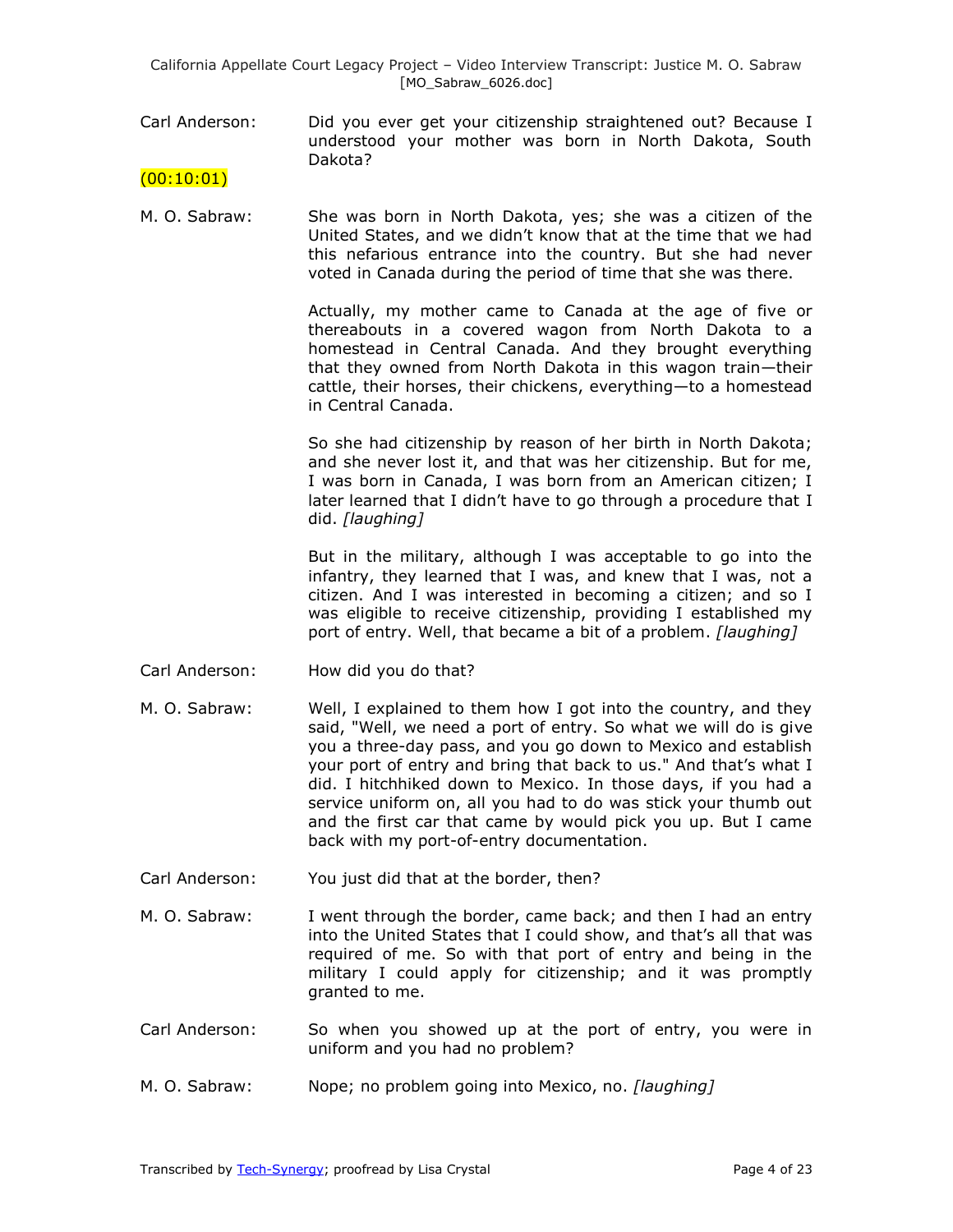California Appellate Court Legacy Project – Video Interview Transcript: Justice M. O. Sabraw [MO\_Sabraw\_6026.doc]

Carl Anderson: I mean coming out of Mexico.

M. O. Sabraw: Oh, coming out of Mexico, I guess I had no problem; I don't recall any detail there that was a problem. I was in the United States Army uniform and I had an I.D. for the United States Army, so I don't recall any problem.

Carl Anderson: Okay. So then you established your port of entry, and then were you sworn in as a citizen?

M. O. Sabraw: I was sworn in at the superior court in . . . let's see, what county, whatever county that is; I was stationed at Camp Roberts at that time.

Carl Anderson: Oh, yeah.

M. O. Sabraw: Yeah, San Luis Obispo. Yeah, that's where it was, yeah.

- Carl Anderson: Okay. So then you did your basic training at Camp Roberts and—
- M. O. Sabraw: Uh-huh. I took my basic training at Camp Roberts, yes.
- Carl Anderson: And this is infantry training?
- M. O. Sabraw: This was infantry training, yes. And I thoroughly enjoyed the military; I enjoyed the infantry. I guess I was one of those gung-ho people at that time, and I was interested in becoming an officer. And so I applied for Officers Training School, took some tests, oral and written, and I was held over after we completed our training. And I didn't ship out with the rest of the company to the Pacific or Germany, depending upon where you were assigned. And I anticipated that I was going to go to Officers Training School. I had also signed up for paratroop training, and I was anticipating they were holding me back because this was what I was going to do.

Well, I did get my orders about three weeks later, and it was to report to a ship in San Francisco, a troopship, and 25 or so days later I ended up on the beach in Manila with a shipload of replacements.

Carl Anderson: Now, was this a paratroop unit?

M. O. Sabraw: No, this was a shipload of replacements of all categories. And at that point, I had no paratroop training; I just had an ambition.

 $(00:15:03)$ 

- Carl Anderson: What happened when you arrived in the Philippines, then?
- M. O. Sabraw: Well, we camped on the beach one night—the Battle of Manila was still going on—and I got a call the next morning to report to the headquarters tent. And they told me to go back and get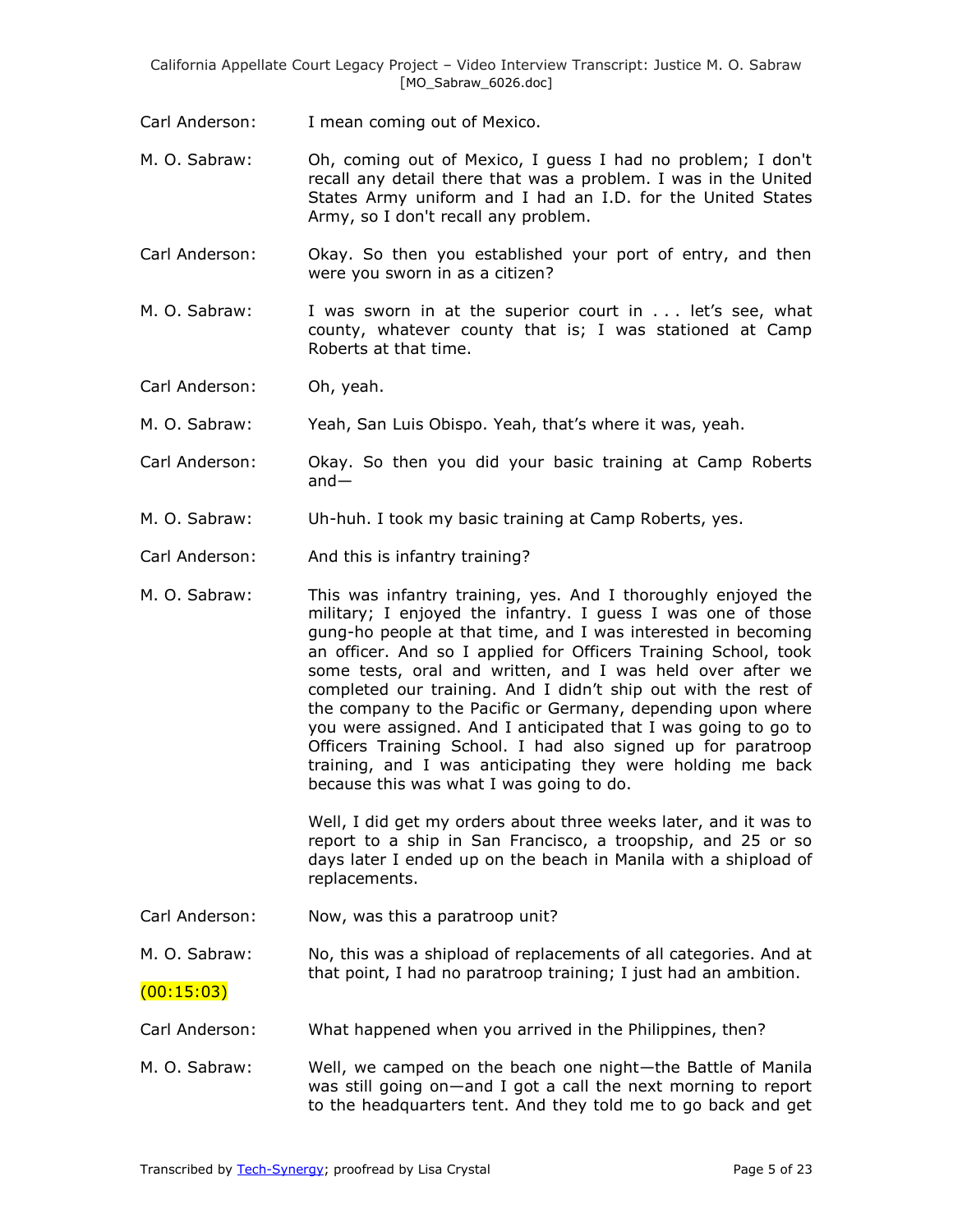my gear and climb in a jeep, and we took off. I didn't know where I was going at that point. *[laughing]*

It turns out I ended up at Lipa in the Philippines, which was about 60 miles away from Manila, and that was where the 11th Airborne was at that point. And I was promptly put into paratroop training at that point, I and some others who were in a similar category with me.

- Carl Anderson: So that was sort of an abbreviated paratroop training?
- M. O. Sabraw: It was a quick, hurry-up paratroop training; yes, it was, yeah about six weeks, though.
- Carl Anderson: Okay. Do you recall where you were when the first atom bomb went off in Hiroshima?
- M. O. Sabraw: My recollection is that we were on Okinawa at that point—and I know we were on Okinawa. And we actually had had a couple of jump exercises there, anticipating that we were heading for Japan, and later learned from operations material that that was the program: we and plus a large contingent was headed for southern Japan.
- Carl Anderson: So what happened after the first atom bomb went off?
- M. O. Sabraw: Well, the second atom bomb went off, and at that point we were with orders to go to Japan. And we didn't know where we were headed; we just knew we were going to Japan. We were loaded with all our gear.

And we came to Atsugi airdrome, and we anticipated that we were going to jump on Atsugi airdrome; it's an airdrome south of Yokohama 50 or 60 miles, something like that.

When we got there, the commanding general, General Swing, circled the airdrome and was suspicious that he didn't see any activity there; so he sent a plane down to land, and the word came back that there appeared to be nobody there at the airdrome, that it had been abandoned at that time.

- Carl Anderson: It was totally deserted?
- M. O. Sabraw: Totally deserted. There was coffee on the tables, there was papers, there was supplies, there was everything, like somebody said, "Let's exit now," and that's what happened.
- Carl Anderson: Did you ever find out what happened to the Japanese that were manning this airdrome?
- M. O. Sabraw: Well, we learned subsequently that they got out of there, they took their uniforms off, they threw them beside the road or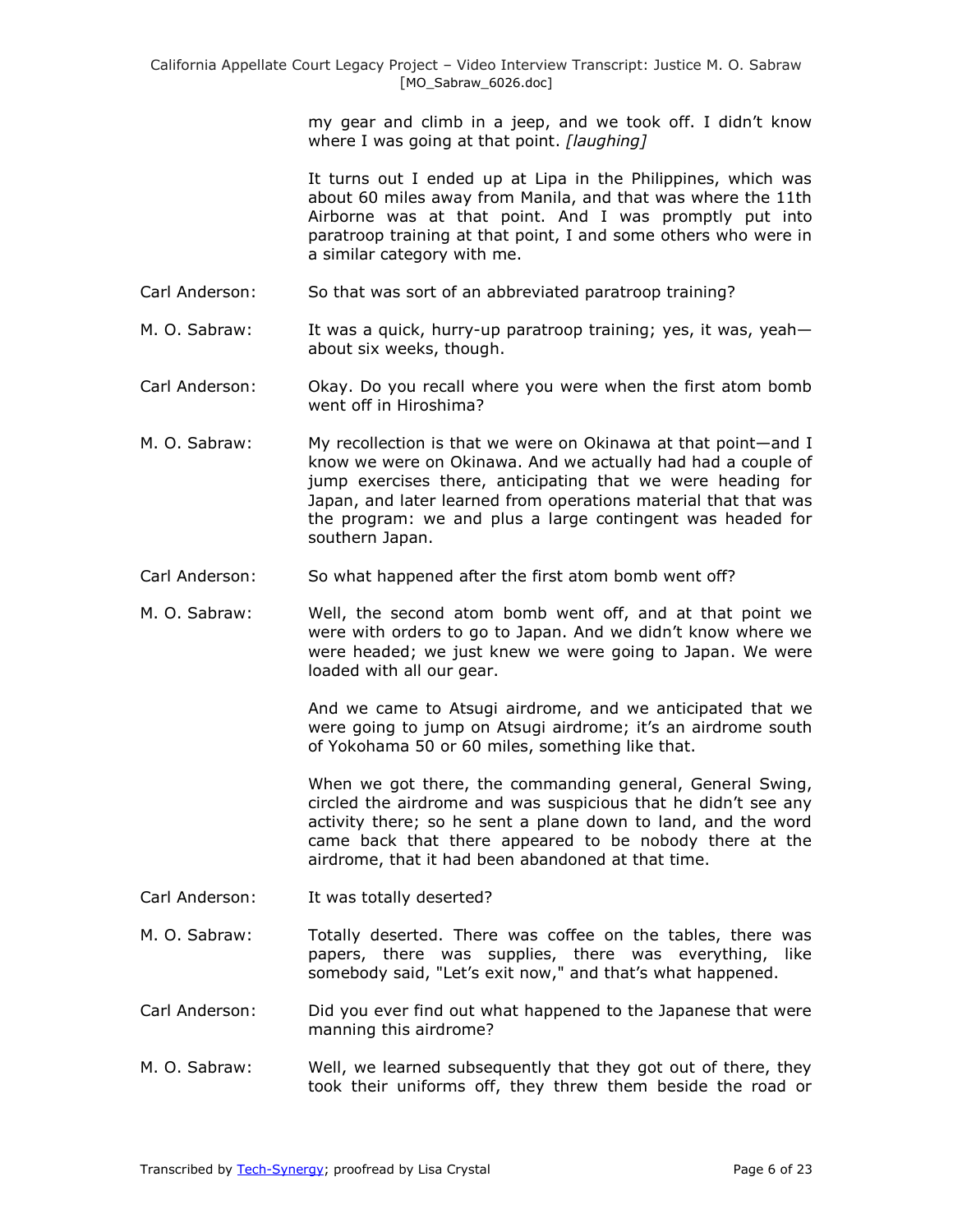they ditched them, and they were civilians from that point forward.

We immediately sent some patrols out. I remember we went to a nunnery, and they were Germans, spoke only German; but they gave us our first milk that we had had in a long period of time. *[laughing]*

But we subsequently observed . . . well, five days later, MacArthur landed at the airdrome and we were there to receive him. And he promptly got into a sedan and headed for Yokohama; and the peace treaty was signed the next day in Yokohama.

But we observed the Japanese people at that point were ... well, first of all, the only people we saw as we went out on our patrols was old men. And the old men were, I guess, pleased to see that nobody was harming them; nobody paid any attention to them.

Next thing we saw was little children, and the GIs started giving little children chocolate, *chokoleto*.

And the next thing we saw was old ladies out on the street.

And then finally the young *kawaii hitos*, the young Japanese girls, were out on the street. It took about three weeks for all that to happen. That was kind of the transition.

- Carl Anderson: So everybody was sort of hiding in the hills?
- M. O. Sabraw: They were closed in, yeah. The windows were shutters on, and nobody was coming out. Gradually, the progress of going through, seeing who could get along out on the streets took place and—
- Carl Anderson: Did you stay in Japan for any length of time after the war?
- M. O. Sabraw: I was there for a year, yes; I was in occupation duty for a year—went up to northern Japan and then from there the northernmost island of Hokkaido.
- I thought that General MacArthur did an excellent job in the occupation of Japan and the orders that were given to the troops, and the idea as far as he was concerned was also the war is over, and we're here to rebuild, to assist the country in getting back on their peaceful feet.
- Carl Anderson: Were the Japanese population, were they helpful or—
- M. O. Sabraw: They were I would say helpful; but more than helpful, they were completely nonresistant. I mean, there was no attitude or action that in any way represented resistance.

 $(00:19:58)$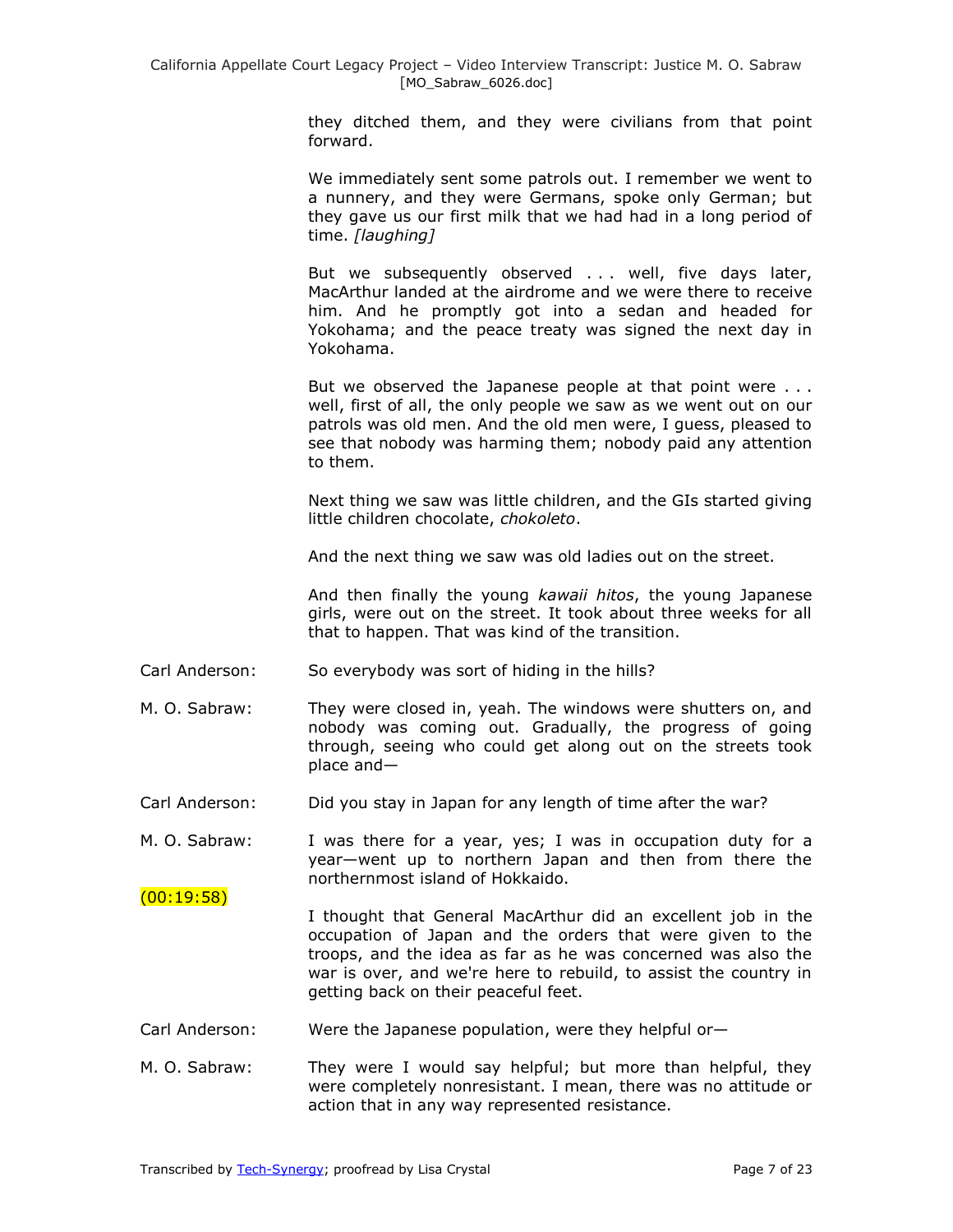- Carl Anderson: You didn't feel any animosity?
- M. O. Sabraw: Well, they were hard to size up initially, because they were so quiet and so conventionally nonresponsive in terms of anything that happened. They just didn't want any trouble; they didn't know what to expect. They had heard all sorts of stories about what type of people we were, and I think they were taken aback to find that that wasn't what they were experiencing.
- Carl Anderson: How was MacArthur viewed by the Japanese?
- M. O. Sabraw: I think they came to love him. They'd come to respect him, first of all, because he was a responsible leader. He was not taking advantage of the victory that could have been used by him or any military leader. He was more of an administrator of the country in their eyes, it seems to me; and I give him great credit and wisdom for doing that. And of course he had been in the Philippines; he was familiar with that part of the world. He understood the Japanese, I think, and very effective.
- Carl Anderson: Okay. Now, you stayed one year in Japan, then, in occupation duty.
- M. O. Sabraw: Right.
- Carl Anderson: Then you were discharged in 1946, is that—
- M. O. Sabraw: 1946, that's correct.
- Carl Anderson: And what did you do when you were discharged?
- M. O. Sabraw: Well, my intent at that point was to come home and go to school. I had observed from the military that an education was very important. I liked the military. I was thinking about the possibility of staying in the military, as a matter of fact.

When I came to be returned home, there was an opportunity for me to get a direct field commission at that point, and I was very fired up about it; but one of the things I wanted was an education. And I think if I could have got a field commission and guaranteed that I would get an education thereafter and be satisfied that that was really going to happen, my whole career would have changed.

- Carl Anderson: So were you commissioned as a second lieutenant or first lieutenant?
- M. O. Sabraw: I was not, no; I came back to the states, however, and did receive a commission in the Reserve almost immediately.
- Carl Anderson: And you rose to major, didn't you?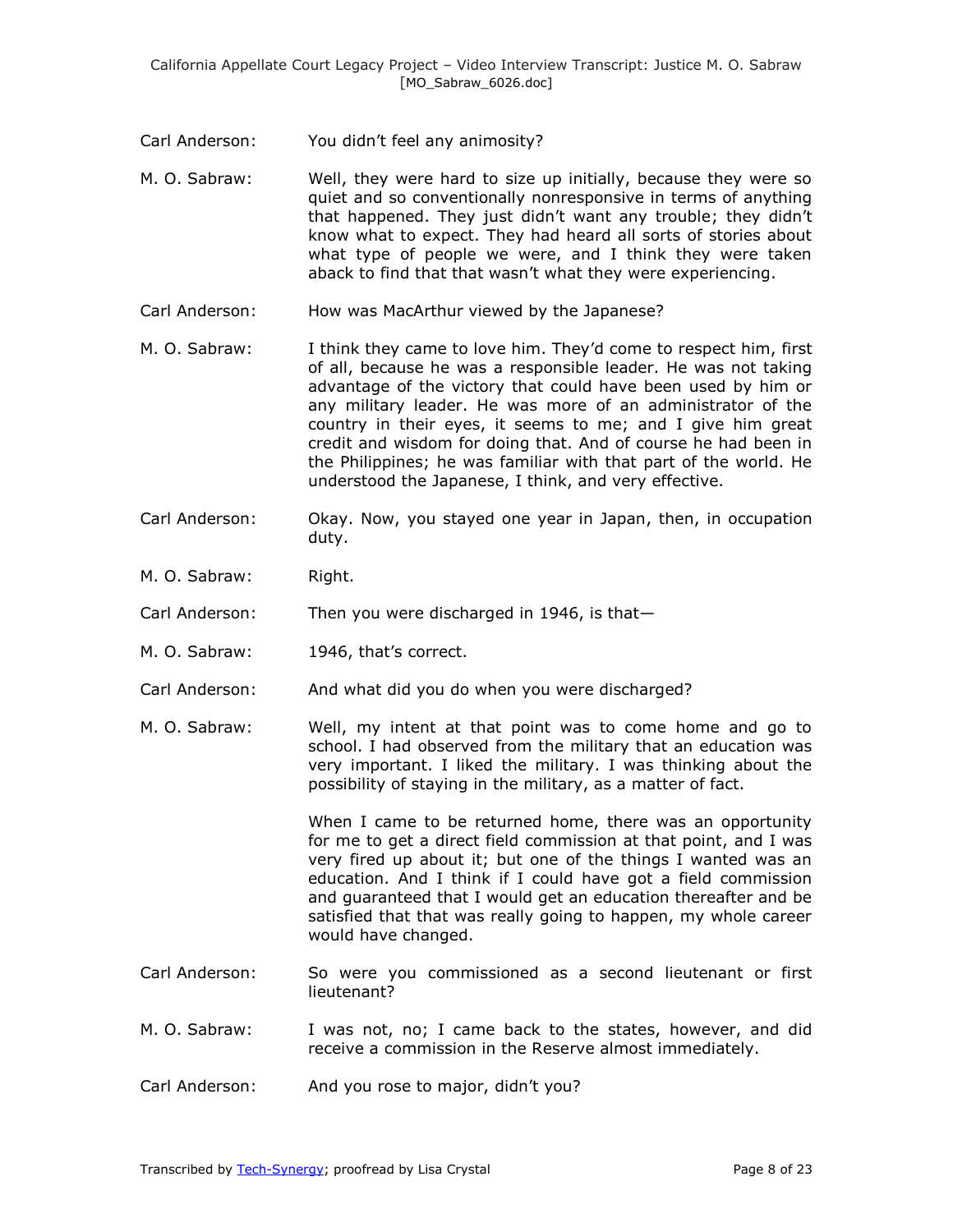- M. O. Sabraw: I did, in the Reserve.
- Carl Anderson: Right, okay. So when you came home, you wanted to go to college. You learned in the military that this was . . . You thought it was going to be important to you, but nobody in your family had gone to college.
- M. O. Sabraw: That's correct, that's correct, nobody had. *[laughing]* In fact, I have to think about this. I don't think anybody in my family had completed high school. My mother completed the eighth grade. My father completed the third grade. It was very important to my mother. To my father, as I say, he was very skilled with his hands, and he could do so much with his hands, and he was very bright; but going to school was not his bag. *[laughing]*
- Carl Anderson: So when you were discharged, then, did you go back to Santa Rosa? Were your parents still there?
- M. O. Sabraw: My parents in the meantime . . . during the war my father in the meantime had become a building contractor and did a lot of work for the government during the war and had moved to San Rafael because much of his work was at Hamilton Field and other government jobs in the area. And so they had moved to San Rafael.

My high school sweetheart was in Santa Rosa; and so I returned and lived with my folks in San Rafael for a year, but got married the next year in 1947.

Carl Anderson: What did you do about your schooling?

### (00:25:00)

M. O. Sabraw: Oh. Well, I had written to the University of California and allowed as how we had won the war and I wanted to go to school. *[laughing*] And I received a nice response letter saying, "Well, we would be very happy to have you. We would like to see a transcript of your high school grades."

> And so after they saw the transcript, they allowed as how it might be necessary for me to go back and take French again and a couple of other things that I needed to take before I would be admitted to the university.

- Carl Anderson: So did you do that?
- M. O. Sabraw: I did do that, yeah. I went to Santa Rosa Junior College, and I completed two years there in a year and a half and made all the makeup that I had to do and then went to the University of California at Berkeley.
- Carl Anderson: So you were married at this time to Betty?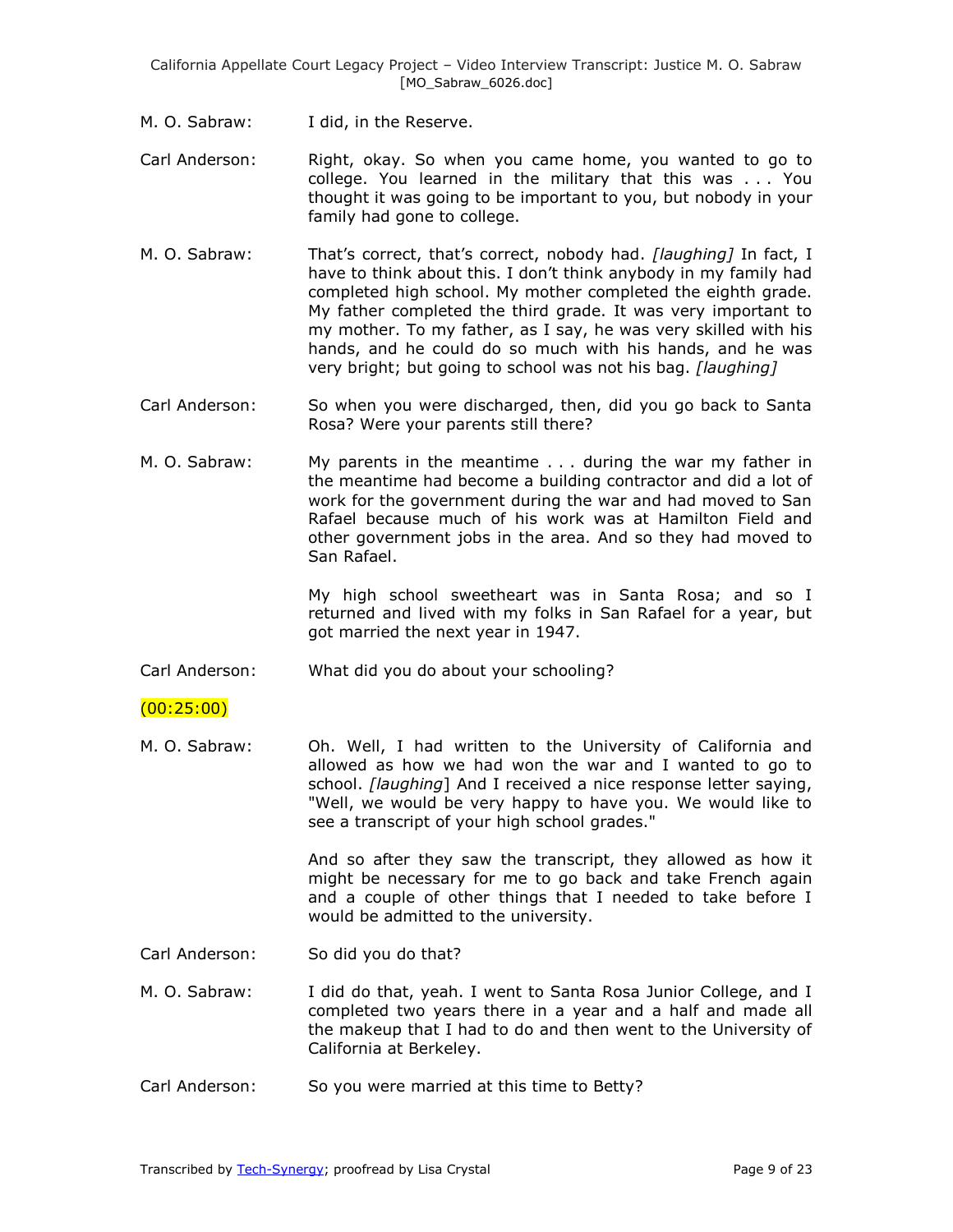M. O. Sabraw: Yes. Yes, I was, yeah.

Carl Anderson: So then you went to Cal and you graduated in political science.

- M. O. Sabraw: I did, I did.
- Carl Anderson: Okay. And Betty is working and putting you through college, is that right?
- M. O. Sabraw: She was working at that time.
- Carl Anderson: You were working, too.
- M. O. Sabraw: Yeah. She was working at that time. Up until our first son was born, she worked, yeah.
- Carl Anderson: Okay. And what prompted you to go to law school—because you went to law school right after you graduated from Cal, didn't you?
- M. O. Sabraw: Right, I did, I went right into law school. Well, I had no idea of going to law school when I went to Berkeley; but I did get into a memorable class taught by Jacobus tenBroek, and this was a public speaking class. There I met Al Broussard and a number of other people. Joe Grodin was one of the students, but they were all headed for law school.

And tenBroek was an inspiring instructor. He's a memorable one in my memory as far as an educator. He was blind, and he was a lawyer; but he elected to teach public speaking, and he cranked in a whole lot of philosophy with respect to public speaking.

And then we went from one class to another—debating was another class—and everybody was going to law school. And so then the question was, what do you want to do? And  $I-$ 

- Carl Anderson: Well, did Professor tenBroek encourage you to go to law school?
- M. O. Sabraw: Not to me personally, but that was the whole program, you know. The Socratic method was used in his class. But I didn't have one-on-one contact with him where he encouraged me to go to law school, no.
- Carl Anderson: But he was a very popular professor. I think there was a society that was formed afterwards, wasn't there?
- M. O. Sabraw: That's correct. Yes, that's correct.
- Carl Anderson: His former students?
- M. O. Sabraw: That's correct, yes, yeah.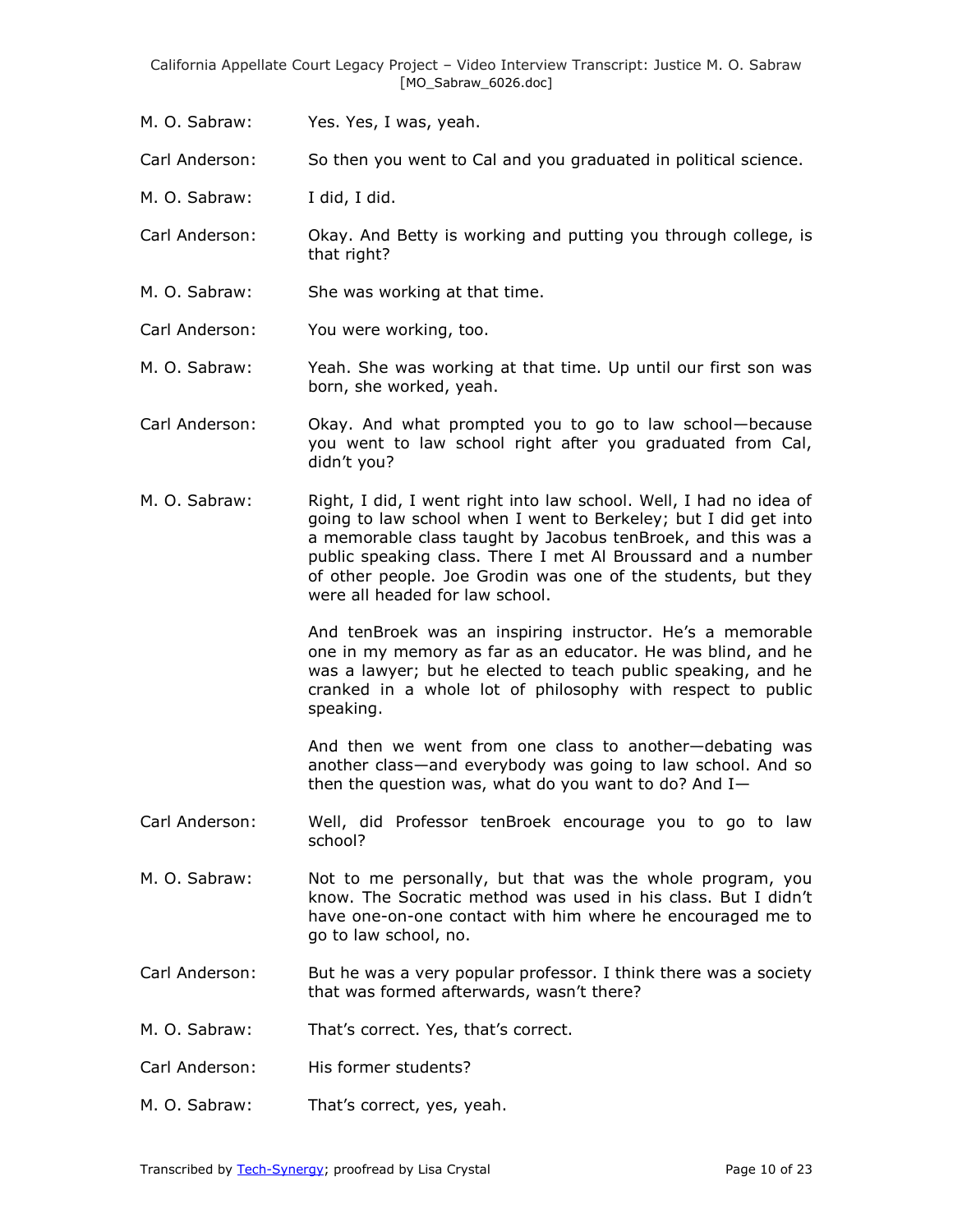So I applied to go to Boalt, and to my surprise I was accepted. And I decided that, well, I'll go there and I'll put a year in. If I get a year in law school and if I'm not able to go beyond that, at least I've got that on my record.

- Carl Anderson: What did your parents think about your going off to school—not only graduating from Cal, but going on to law school?
- M. O. Sabraw: Well, they thought that was phenomenal. You know, that didn't happen in our family. *[laughing]*

So one year after another the years ticked by until the third year and graduation. So at that point I was called back into the service, and I went back to—

- Carl Anderson: Is that the Korean War?
- M. O. Sabraw: The Korean War had just ended at that juncture, and I went back to Fort Benning, Georgia, for an advanced officers training course at that time. And when I completed, there was an opportunity for me to make a decision on whether or not I wanted to make a military career of my experience or whether I was going to go back and practice law. And I concluded at that juncture that I should go practice law.

But I stayed on in the Reserve thereafter and actually continued on in the Reserve until I had 16 years in combined active duty and Reserve duty.

# $(00:30:07)$

- Carl Anderson: That was at Fort Benning.
- M. O. Sabraw: Fort Benning.
- Carl Anderson: Was that at Fort Benning?
- M. O. Sabraw: Yes, it was at Fort Benning, yeah.
- Carl Anderson: So what did you do when you came back? When you made your decision you wanted to go to practice law and came back from Fort Benning, what did you do then?
- M. O. Sabraw: I talked to a lot of people about a job *[laughing],* and I applied in the district attorney's office in Marin County, in Ukiah, in Humboldt. I was really interested in going into the district attorney's office, because I thought I would get some trial experience there. Santa Rosa was my hometown, and so I probably had a little inside track there, I don't know. Anyway, I got a job in Santa Rosa in Sonoma County.
- Carl Anderson: So that was for the district attorney in Sonoma County?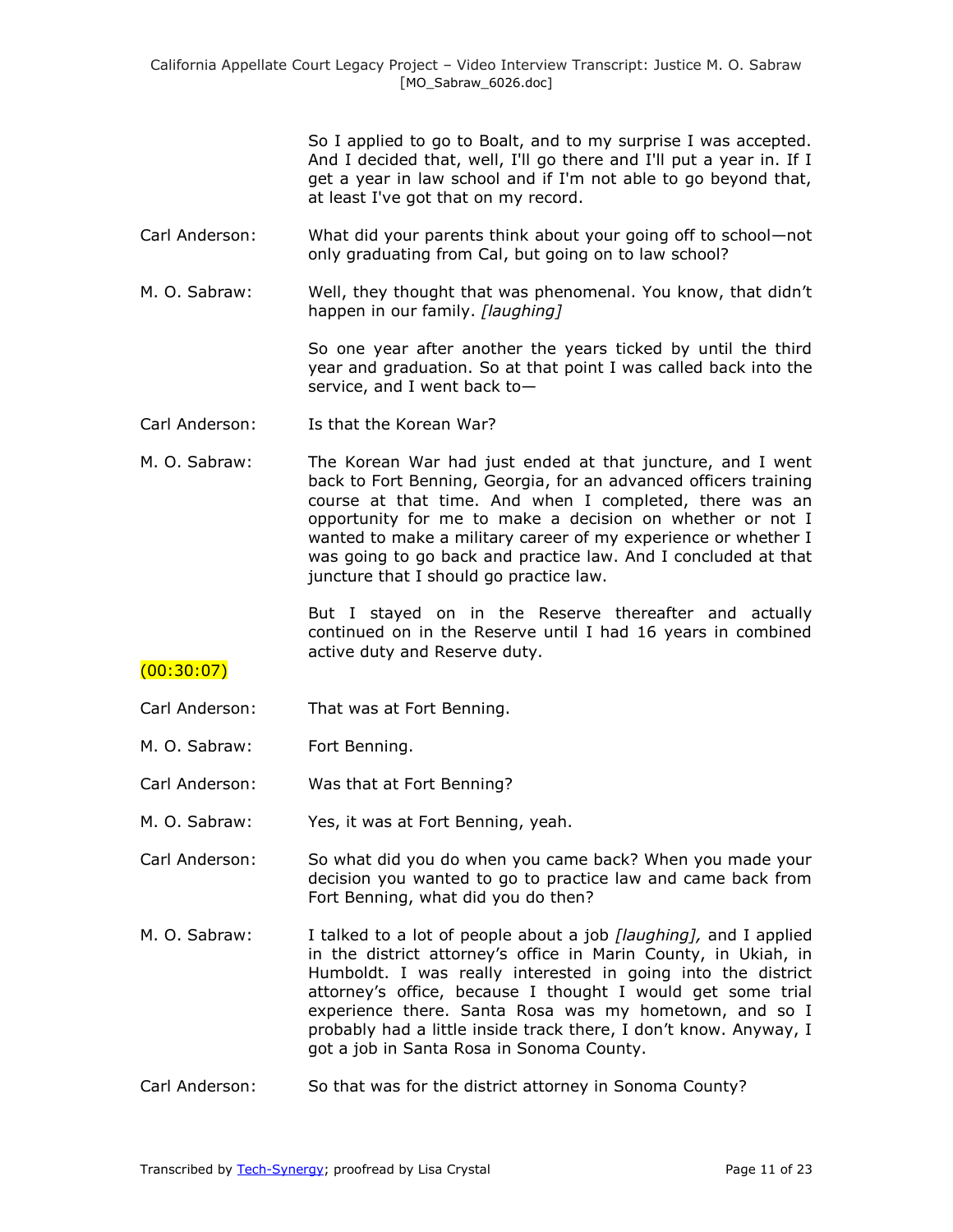- M. O. Sabraw: That was the district attorney in Sonoma County, Joe Maddux, yes.
- Carl Anderson: And then what kind of assignments did you have?
- M. O. Sabraw: What kind of assignments?
- Carl Anderson: Right.
- M. O. Sabraw: Exactly what I anticipated. I had a wonderful time there. I got to try misdemeanors, a few felonies. The office was a small office, and they had the approach there that they would give you whatever you thought you could handle and they felt you were able to handle.
- Carl Anderson: So they'd give you the file and say, "The courtroom is upstairs"?
- M. O. Sabraw: Yeah, they did that sort of thing, yeah. *[laughing]* But it was just a wonderful experience, and I just couldn't have been more grateful for the opportunity I had there.

But I knew that I wanted to practice law. I was most interested in the DA's office for the trial experience and the opportunity to act like a lawyer and feel like a lawyer, but I knew I wanted to practice law in private practice.

- Carl Anderson: So you stayed in the DA's office for two years, got your trial legs, and then what'd you do then?
- M. O. Sabraw: I had an opportunity to go to Southern Alameda County. While looking around for a job, I had made contacts in Southern Alameda County, and somebody that said they had a job for me if I could wait a while—came to see me in Santa Rosa. And they came to see me shortly after I was there, and I said, "Gee, I can't do this; I couldn't do it right now."

But anyway, they came back again, and so we did get together, and so I came to Fremont. It was before there was a city of Fremont. I came to Centerville in those days, and that was with Gene Rhodes and Judge Quaresma, who was the justice court judge, a great mentor of mine.

- Carl Anderson: So you went to work there and then moved to Fremont, never having lived there before.
- M. O. Sabraw: Well, actually, one of the things that they offered, which was the clincher, was that they were representing a subdivider in . . . they did a lot of construction and subdivision work, and the subdivider that they represented was building homes in Newark and they could provide a home for me. So I had the GI Bill, and there was kind of . . . if I moved here, why, I could move into a new home, and it worked out very well.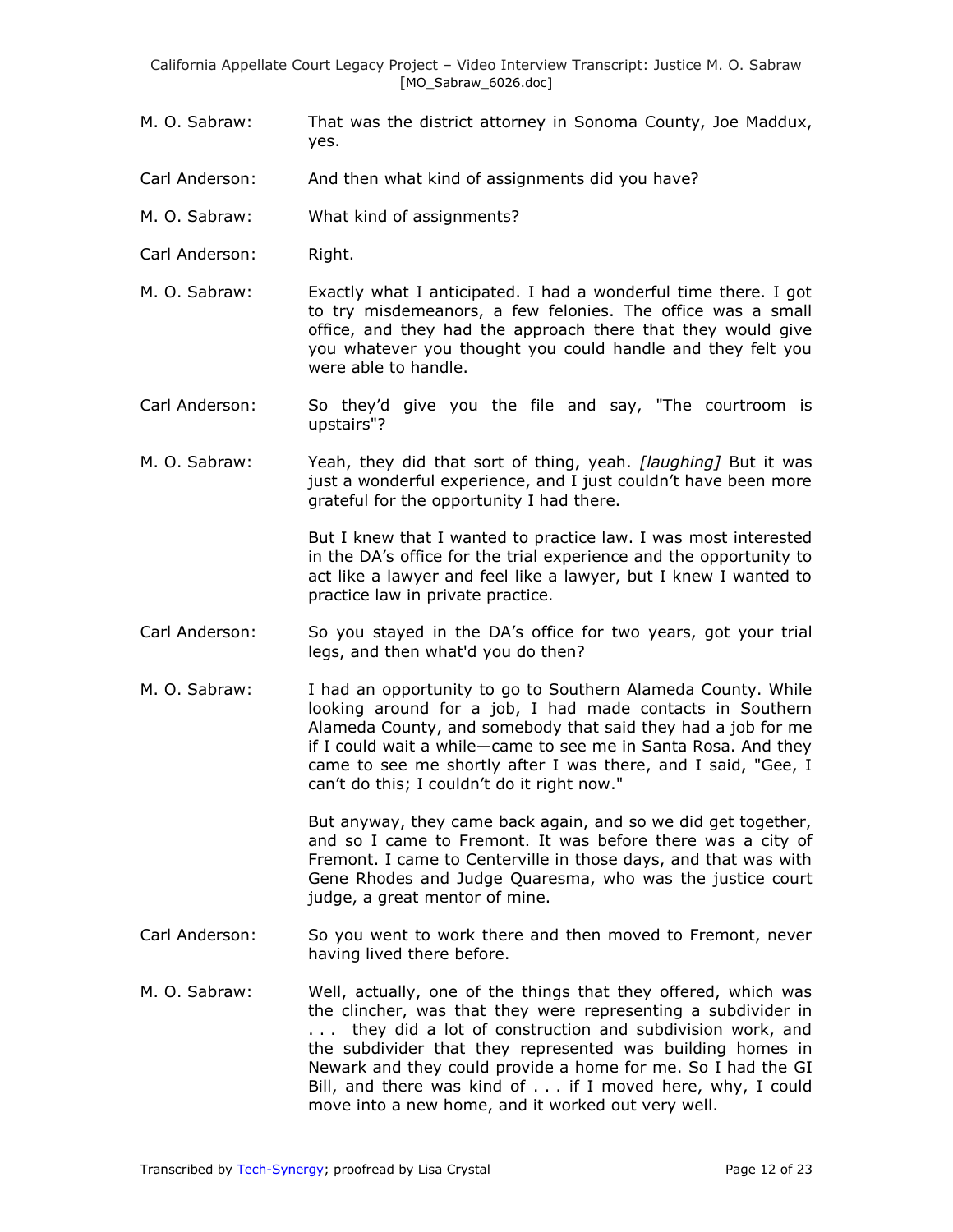- Carl Anderson: So how many children did you have at this time?
- M. O. Sabraw: At that time I had three children. I had two children during law school, and our little daughter was born in Santa Rosa, and then the fourth child was born in Newark.
- Carl Anderson: When you were practicing law. So you practiced law then for, what, about 13 years out in Fremont?
- M. O. Sabraw: I did. Yes, I did.
- Carl Anderson: You saw the city get incorporated.
- M. O. Sabraw: I did, yes.
- Carl Anderson: And were you active in the community at this point?
- M. O. Sabraw: Well, I was. My good friend, lifelong friend, Gene Rhodes, suggested to me, "Now, you're coming into a new community, and I want you to remember that when you get in the elevator and you get up to the ninth floor, the person that you rode in the elevator with should know your name, they should know you are a lawyer, and they should also feel in their pocket and have one of your business cards there." *[laughing]*

But he gave me such great advice. He said, "Become active in the community." And that was fun for me, and I did. I got involved in the Board of Education, in the Rotary Club, in the Salvation Army, in the Chamber of Commerce, anything and everything.

#### $(00:35:04)$

And it was a small community in those days, and it was easy to do, and it was fun. And he was absolutely correct that don't join an organization for the purpose of getting business; join an organization to participate. The worst thing that you can do is join an organization and not be active and not be involved.

And I got myself too involved maybe, but it was great for the business long-range. *[laughing]* In a short period of time—three years, I think it was, or four years; no, maybe it was five years—I formed my own office. And one of the partners—no, he was not a partner there, he was a lawyer there—joined me, and we were partners for Fred Avera.

And then within a few years the office grew, and I ended up representing the hospital and did a lot of construction work representing developers. I was extremely interested in real estate, taught real-estate law for a short period of time to people who were trying to get their real-estate broker's license or their license to sell real estate.

And the community was a special community.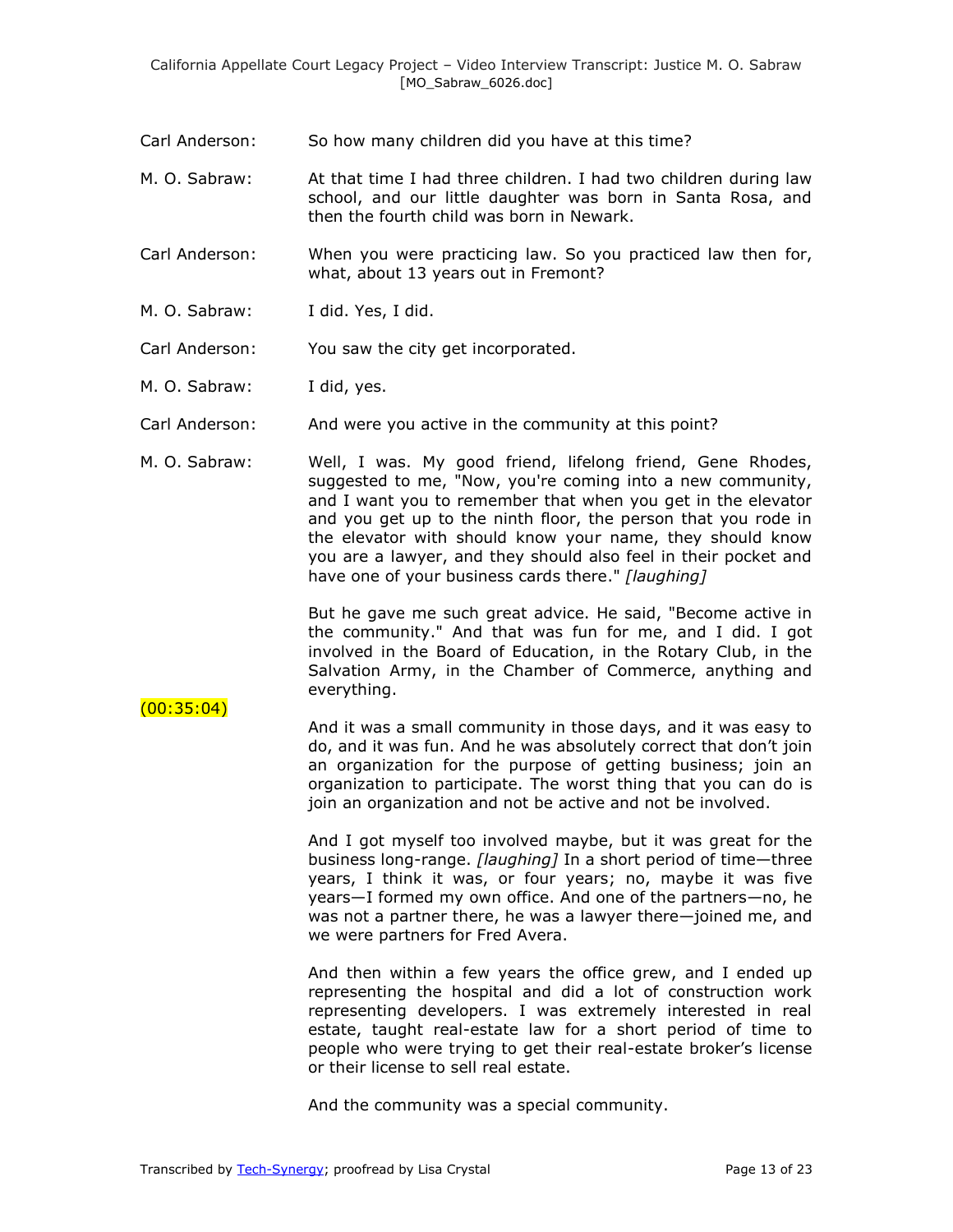- Carl Anderson: What prompted you to become a judge? You were selected by Ronald Reagan in the first . . . well, really, the beginning of the second year of his first term as Governor.
- M. O. Sabraw: Well, I wanted to become a judge. My early experience with the law, I thought that was the ultimate, to have an opportunity to be a judge. I never thought it would come to me, and I certainly didn't expect it to come to me at the point that it did. And I just felt that was an enriching way to spend my time.

And I had great admiration and respect for the bench that we had in Alameda County in those days. There were the Cecil Mosbachers, who I looked to with great appreciation. There was Don Quayle. There were so many, Monroe Friedman. They were real inspiring judges as far as I was concerned.

- Carl Anderson: Those guys were on the superior court, but you were appointed first to the muni court in Fremont-Newark-Union City.
- M. O. Sabraw: That's correct.
- Carl Anderson: How many judges did you have at the courthouse then in Fremont?
- M. O. Sabraw: In Fremont? Oh, initially there was only one judge, and that was my former partner, Judge Quaresma, who was a municipal court judge and later became the first municipal court judge. Thereafter, Roy Poochi became the second municipal court judge; but by that time Judge Quaresma had retired and joined our office. And I guess I was the third judge, yeah.

What was the question, now?

- Carl Anderson: I wondered—how did you become appointed then? How did you come to the attention of Governor Reagan?
- M. O. Sabraw: Well, I guess when I put my name in I got some support from lawyers and judges; and also I was active in the Republican Party, and I don't think that was an insignificant factor in those days. I was blessed with a lot of good responses, I think. That's how I would interpret it.

We did have a celebration down here for Ronald Reagan at the time that he was running for Governor, and we were of course in big support of him. But that's the only time I had an opportunity to shake his hand. *[laughing]*

- Carl Anderson: Okay. *[laughing]* So you served on the muni court for three years, and then Ronald Reagan appointed you to the superior court.
- M. O. Sabraw: Right.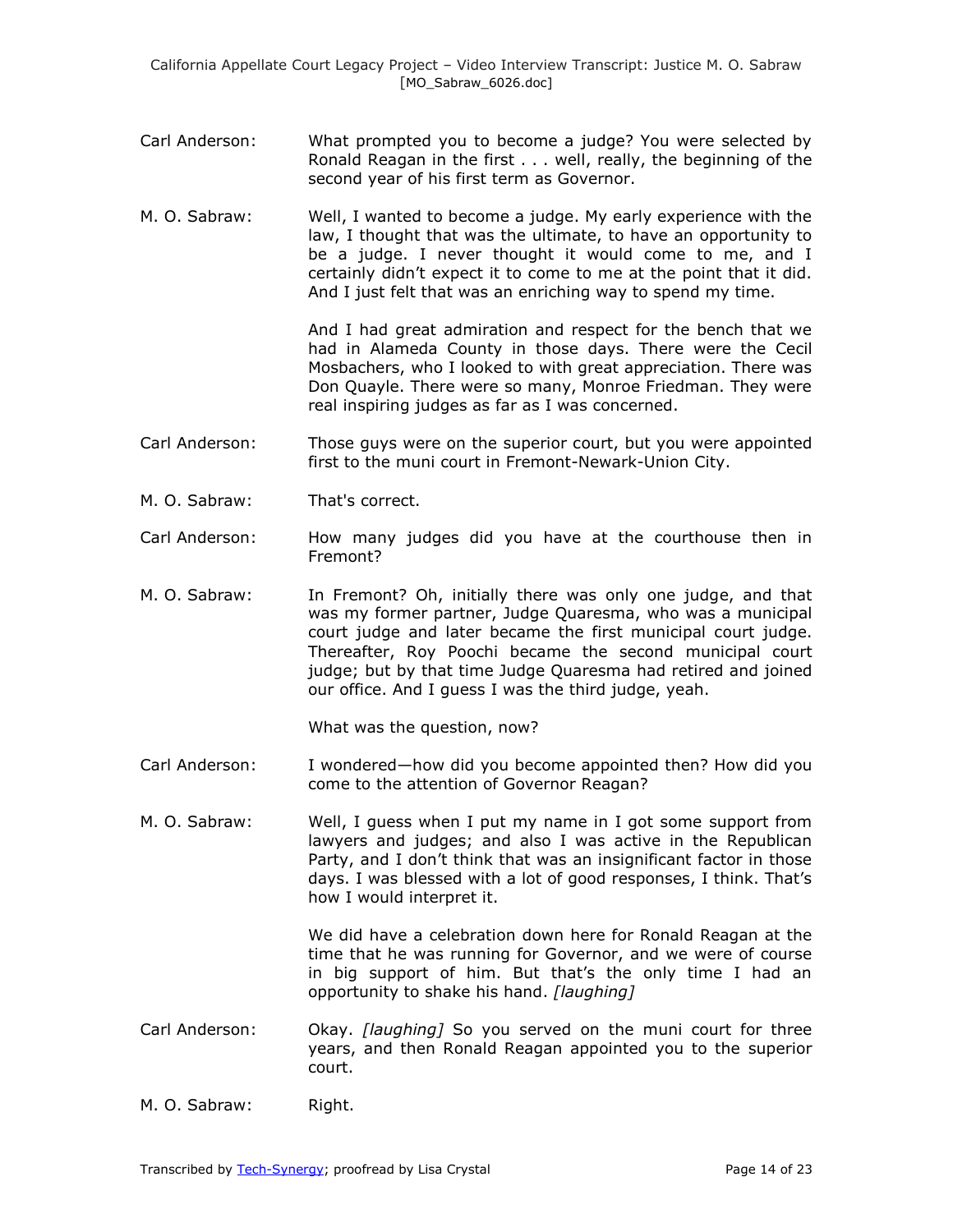- Carl Anderson: And I know that when you were appointed to the superior court your colleagues there sort of dubbed you "Mr. Fremont." *[laughing]* You had quite a reputation.
- M. O. Sabraw: Well, that would be a fair dubbing, I think, because I was scattered all over the town. *[laughing]* If I had do it over again, I think I would have spent more time at home and less time out doing the things I was doing; but that's a bit of hindsight.
- (00:40:07)
- Carl Anderson: Well, I know that you were on the superior court for 14 years, and during that time you were really a champion of Southern Alameda County. Historically Oakland had run the county, and maybe you could enlighten us about what you did for the good of the southern part of the county.
- M. O. Sabraw: Well, we were very concerned. I was active in the local bar association as well as the Southern Alameda County Bar, and we were very concerned about the fact that all the action was in Oakland and half of the county was down here, and we thought that that ought to be represented. We thought we had to have a superior court.

We eventually did get one in Hayward and eventually got a courthouse in Hayward, where a fair segment of the superior court was assigned, including yourself.

- Carl Anderson: Well, you were the first supervising judge at the new Hayward branch of the Superior Court of Alameda County.
- M. O. Sabraw: That's correct.

Carl Anderson: That happened for a reason, I assume.

- M. O. Sabraw: Well, we were keenly interested in seeing a move south, and as far as the court was concerned . . . And in fairness that was recognized and it wasn't resisted beyond an initial question of whether or not that should be done. And we got a nice, big courthouse.
- Carl Anderson: But before the courthouse was built and opened, there was a sitting superior court judge in Hayward?
- M. O. Sabraw: That's correct, and more than one. In fact, you were there—you were number two—and Wiley Manuel, who subsequently ended up on the Supreme Court, was number three. Is that right? That's my recollection.
- Carl Anderson: Yeah, right. But there was always one judge there full time.
- M. O. Sabraw: That's correct, yeah, that's correct; after it was initially established.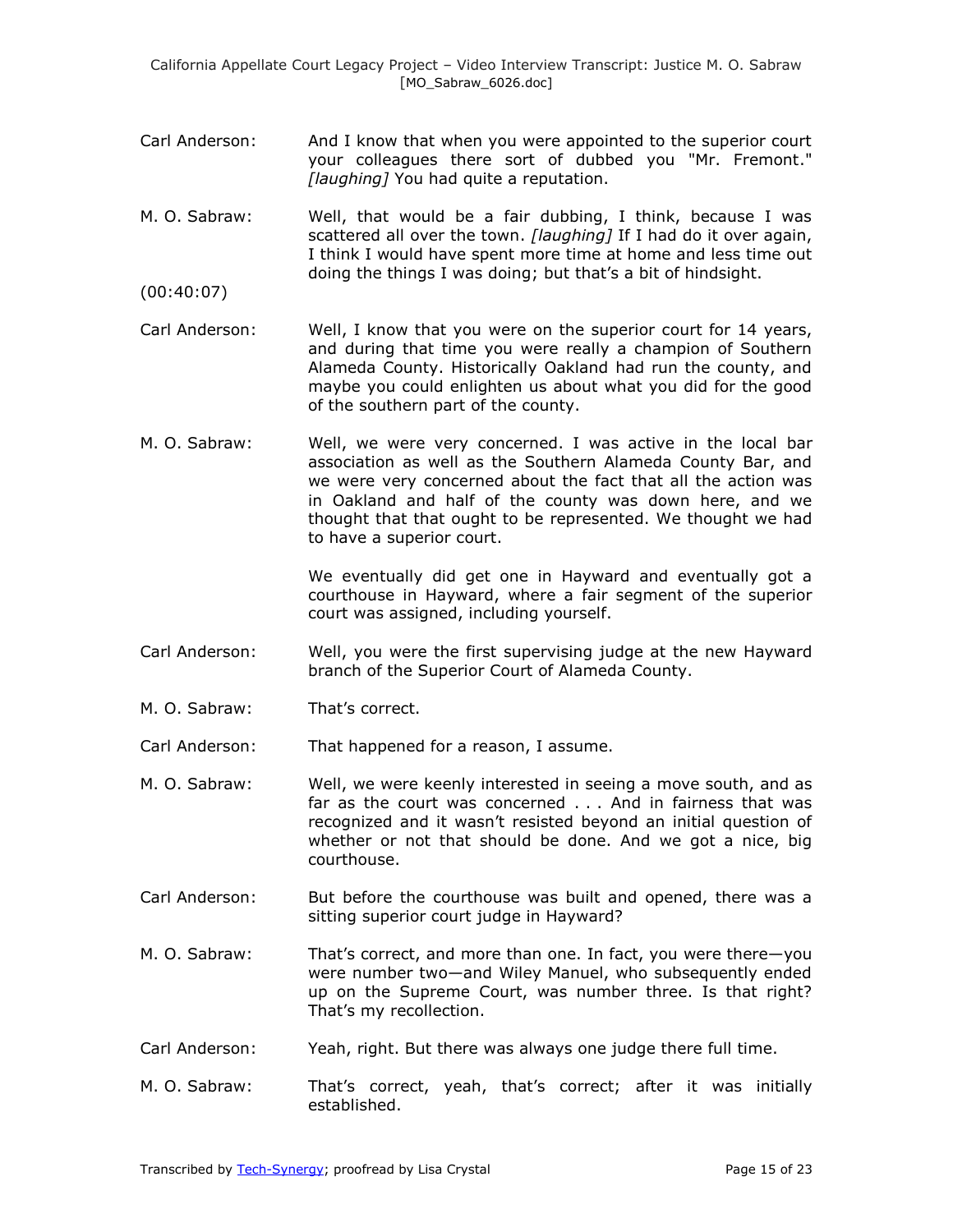- Carl Anderson: Okay. So you served 13 years on the superior court and then were tapped by Governor Deukmejian to the Court of Appeal.
- M. O. Sabraw: Right.
- Carl Anderson: How did that happen?
- M. O. Sabraw: Well, if you won't listen too much, I'll tell you how I think it happened, how I pretty much know it happened. *[laughing]* I think you had everything to do with that. I was encouraged to make an application.

I had one experience that stimulated me in that respect. I was called in 1979 about coming over to the Court of Appeal and sitting for three months; and that was Rose Bird's idea, of bringing trial judges up to see what the Court of Appeal was all about. And it was received everywhere as an excellent idea.

Well, very early on, Shirley Wensler, my clerk, said to me in the middle of a trial, "Rose Bird is on the line." And I said, "Sure, sure."

- Carl Anderson: The Chief Justice?
- M. O. Sabraw: Yeah, Chief Justice is on the line, and she says, "No, I'm serious." So it's a true story. I got on the phone, and I don't know what prompted me to say this; but I said, "Are you sure you dialed the right number?" *[laughing]* And we both laughed. I think I was the first Republican that she had called in to do that, and we both laughed.

But that was a nice experience. I was over there for three months, I think it was, and I was with Bob Kane and our dear friend across the bay, who is no longer with  $us-$ 

- Carl Anderson: Tom Caldecott?
- M. O. Sabraw: Huh?
- Carl Anderson: Tom Caldecott? No, it was Division Two you were in.
- M. O. Sabraw: Yes, yeah. It was …
- Carl Anderson: Oh, Al Rouse.
- M. O. Sabraw: Al Rouse, of course, of course.
- Carl Anderson: Yeah, yeah.
- M. O. Sabraw: And it was just a wonderful experience. And I had an opportunity there to write a decision that the Supreme Court later adopted as their decision. And I remember being asked at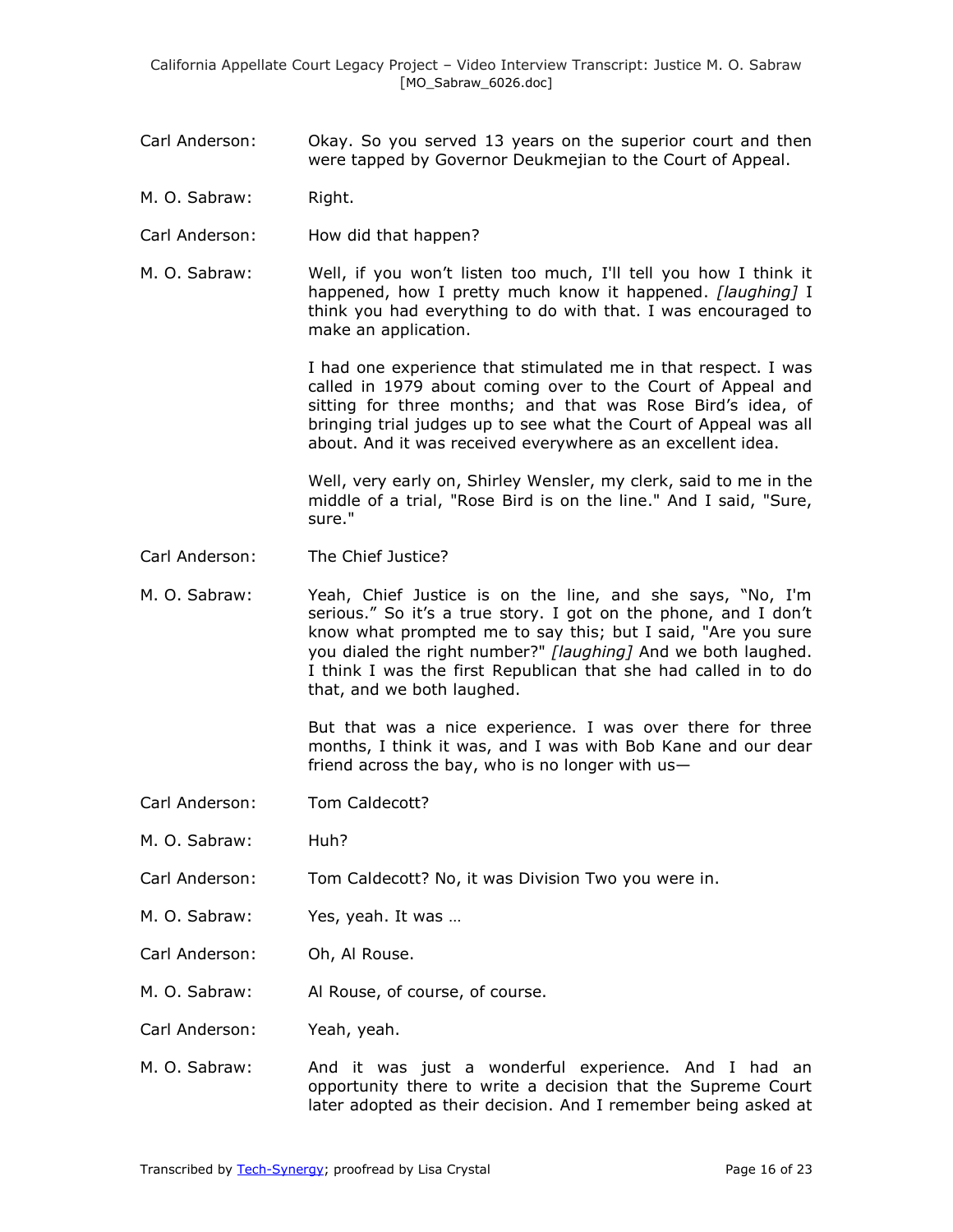the time by the committee that interviews—you know, the three- or four-member committee that interviews you by the—

#### $(00:45:07)$

- Carl Anderson: The California Bar Association?
- M. O. Sabraw: Not the bar association, but the Jenny Committee.
- Carl Anderson: Yeah.

M. O. Sabraw: There's a four-member Jenny Committee . . .

- Carl Anderson: Right.
- M. O. Sabraw: . . . and they spent half the time asking me about that case, and they were impressed with the fact that that was very unusual. "You must have some talent." *[laughing]*
- Carl Anderson: What was the case about?
- M. O. Sabraw: You know, don't ask me that. *[laughing]*
- Carl Anderson: Oh, okay. *[laughing]*
- M. O. Sabraw: I honestly don't remember at this point. *[laughing]* I had that experience and also another case, the *Cushman* case, which ended up in a jury instruction formed on the case *Cavers v. Cushman*. And don't ask me what that was all about either, because I'll fumble on that.
- Carl Anderson: So you spent three months, then, in Division Two at the Court of Appeal on assignment?
- M. O. Sabraw: Yeah, and it was great. I think it helped me several years later in terms of evaluating whether or not I was capable of being there. You thought I was, but other people didn't know.
- Carl Anderson: Well, Rose Bird was the chair of the commission that confirmed you; so naturally that helped a bit. *[laughing]*
- M. O. Sabraw: Well, that's true. *[laughing]* That helped a lot. That's true, yeah.
- Carl Anderson: You came to the Court of Appeal, then, on January 3. You were confirmed by the commission on January 3, 1985, and you came at the same time as Bill Channell . . .
- M. O. Sabraw: I did.
- Carl Anderson: ... into Division Four, which had been really depleted; there was only one person in Division Four before December, and that was Justice Poché.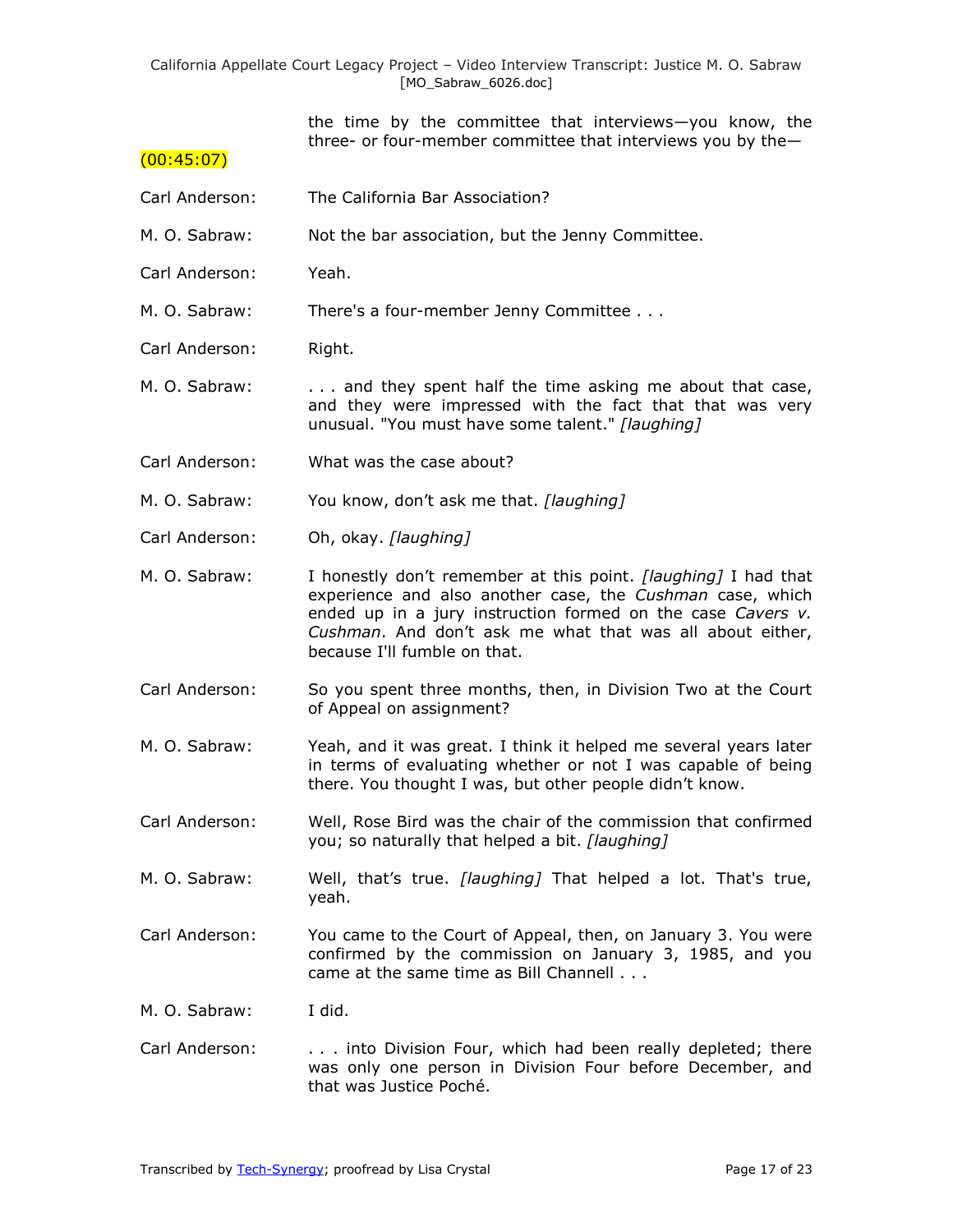- M. O. Sabraw: Yeah; Marc Poché, yeah, that's right.
- Carl Anderson: So we had a full complement, then, in January?
- M. O. Sabraw: Yeah.
- Carl Anderson: What'd you do for the next three years?
- M. O. Sabraw: Oh, I enjoyed myself absolutely immensely, both in terms of the work and, most equally important, the companionship. We had a great team going there. And I had known Bill Channell for a lot of years, but only ever so casually, and I found him to be such a gracious colleague and a special person. And of course getting back together with you again was like old times, and we just really had a wonderful time. We had collegiality like I'd never known before.
- Carl Anderson: You didn't write many dissents while you were on the court those three years, but I do recall that there was a case I wasn't on that you were writing a dissent. And it's all the talk in the hallways is about this case and the friendly discussion between you and Bill Channell.
- M. O. Sabraw: Yeah.
- Carl Anderson: What was that case all about?
- M. O. Sabraw: Well, Bill didn't see the light on that case exactly. He got mixed up with Justice Poché, and they formed a little bloc there, and they were blindsided by each patting the other one on the back. So I ended up dissenting, and that was a dissent that I had a great deal of concern about. It involved a couple of dogs owned by a senior gentleman up in Ukiah, who looked to those dogs as his helpmate, his companion, his friend. And he went to town one day and came back, and his dogs were missing; and he looked all over for those dogs. He eventually hired an airplane to fly around the area. He put an ad in the newspaper; he put an ad on the radio. He went to his neighbor, of course, immediately and said, "Have you seen my dogs?" The neighbor said, "No, I don't know anything about them."

He later discovered in a shallow ditch in front of his neighbor's house his two dogs buried in a shallow grave. So he went to his neighbor, and the neighbor said, "Yes, my hired man shot those dogs, because they were over on my property and I had cattle there." "Were they disturbing your cattle?" "No, but they were on the property." "Why didn't you tell me?" "Well, I didn't."

And there was a provision in the code—and it's still there, to my dismay *[laughing]*—that provides that stray dogs on property where cattle are maintained or other flock maintained can be shot.

### $(00:50:07)$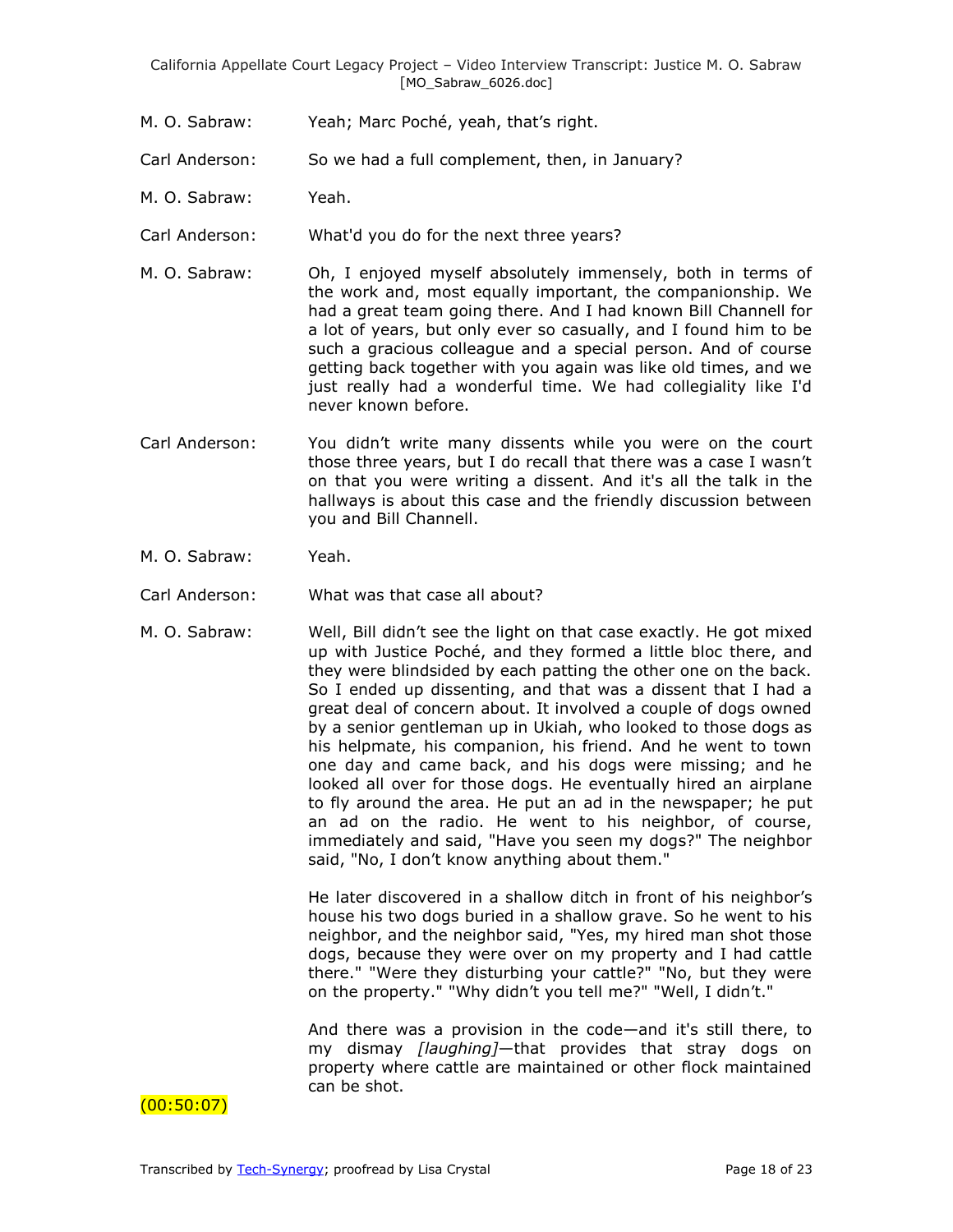- Carl Anderson: Well, does the code define "stray dog"?
- M. O. Sabraw: Well, not exactly, and the interpretation that I had was that it needed to be a dog that was proceeding against cattle in a threatening manner or attacking cattle. It didn't seem right to me that some dog, unfamiliar with where the property line was, had wandered over onto the neighbor's property and he was subject to being shot at that point; and I thought that was outrageous. That was the law of the Pecos; it didn't belong in our society today, particularly where we have pets that are recognized as members of the family. And so I had to dissent, and I just got it out of my system by dissenting.
- Carl Anderson: You became famous for this dissent, as I recall. You became famous all around the state for—
- M. O. Sabraw: Well, you would think that is the only decision I ever wrote, because I got letters from all over the place. *[laughing]* I got more response from that case than anything I ever did, and it was gratifying to me.

Actually, I was asked by the San Diego Bar Association after I retired, a couple of years after I retired—well, it was at the time when a lady across the bay had a little dog pulled out of her car and thrown on the freeway by somebody in a road-rage incident and attracted a lot of attention, and he ended up getting a year in prison for that.

But at that time that was a lot of concern about the treatment of animals, and the bar association down there was concerned to have my reaction about whether or not *Dillon v. Legg* could apply to this situation. *[laughing]*

- Carl Anderson: Emotional distress? *[laughing]*
- M. O. Sabraw: That's right. And I was of the opinion, of course, at that time that we haven't got there yet; but I wouldn't be surprised that it occurs in the future.

But anyway, I had a nice visit with the bar association. They had a big assembly come there on this subject. So that case turned out to be an interesting one and a dear one, but it didn't go anywhere. *[laughing]*

Carl Anderson: The Supreme Court didn't take it over?

M. O. Sabraw: No, although it seems to me that Rose Bird said that they should have. In fact, I'm pretty sure she did say that, because that was the case where she—

Carl Anderson: She wanted to take the case.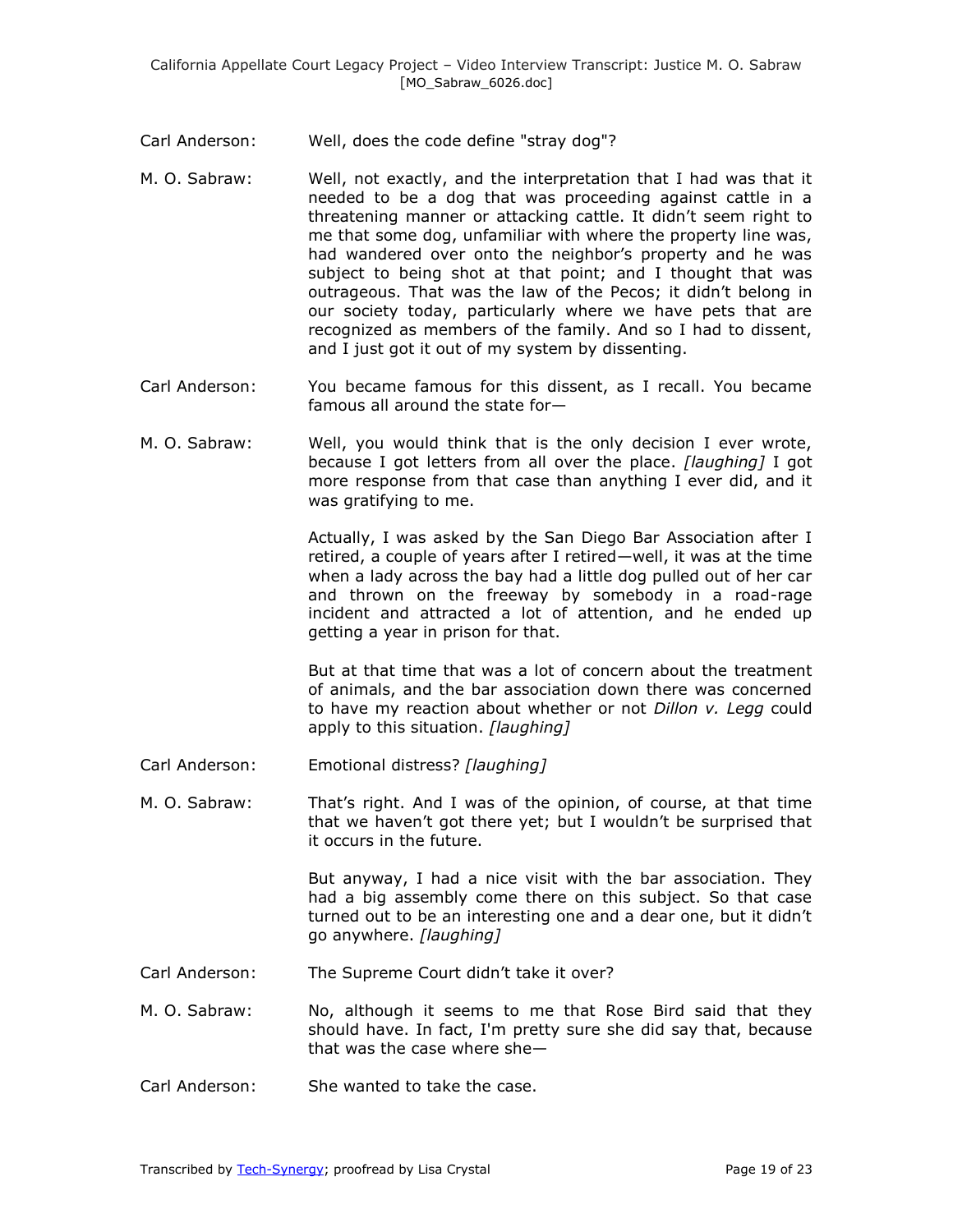- M. O. Sabraw: She wanted to take the case, yeah. *[laughing]*
- Carl Anderson: Based upon your dissent.
- M. O. Sabraw: Yeah. *[laughing]* Well, I don't know; hopefully based on some appreciation of the incorrectness of Bill Channell and Marc Poché. *[laughing]* We had a lot of joshing back and forth, and I used to say to them afterwards, "Well, if Carl Anderson had been on this case, the result would have been different."
- Carl Anderson: Well, thank you.

 $(00:55:11)$ 

Do you have any thoughts about the administration of the court system in California? You spent 20 years on the court as a judge in municipal court, superior court, the Court of Appeal. And where do you think we're headed?

M. O. Sabraw: Well, you know, I hear pretty regular reports on the court today, and I observe and I read the literature. I'm frankly concerned about the fact that we have in the last 20 years established a Judicial Council that has the responsibility for administering to the court as a whole. And it seems to me that there's a good measure of inroad being made with respect to the independence of the judiciary.

> I'm not totally facetious in suggesting that at the rate we're going, one of these days we may have a ruling coming down from the council saying that when you take an unlawfuldetainer action, these are the factors that you will consider and this is how you need to shape your decision. I'm joking a little bit about it, but it seems to me that that's an eventual extension of the direction in which we're going.

Local courts are told when they elect the presiding judge how long the presiding judge is supposed to sit; that the presiding judge will come to an indoctrination that's conducted by the Judicial Council, I believe. I don't know, I've never been a presiding judge, so I can't tell you that for sure; but that's what I understand happens, and I'm concerned about it.

> I'm grateful to have been in what I consider the golden age of the judiciary where there was a large measure of independence, where individual judges had the responsibility of living up to their oath; but they had a great deal of independence on how they conducted their courtroom and how they administered among their fellow judges, ladies and gentlemen of the court. And I see big inroads being made there, and I'm disappointed.

> I don't know that I'm peculiar in this observation, because I still attend judges' conferences with some degree of regularity, and I hear this comment everywhere. I do. And I'm not very popular, maybe, in being videotaped and expressing this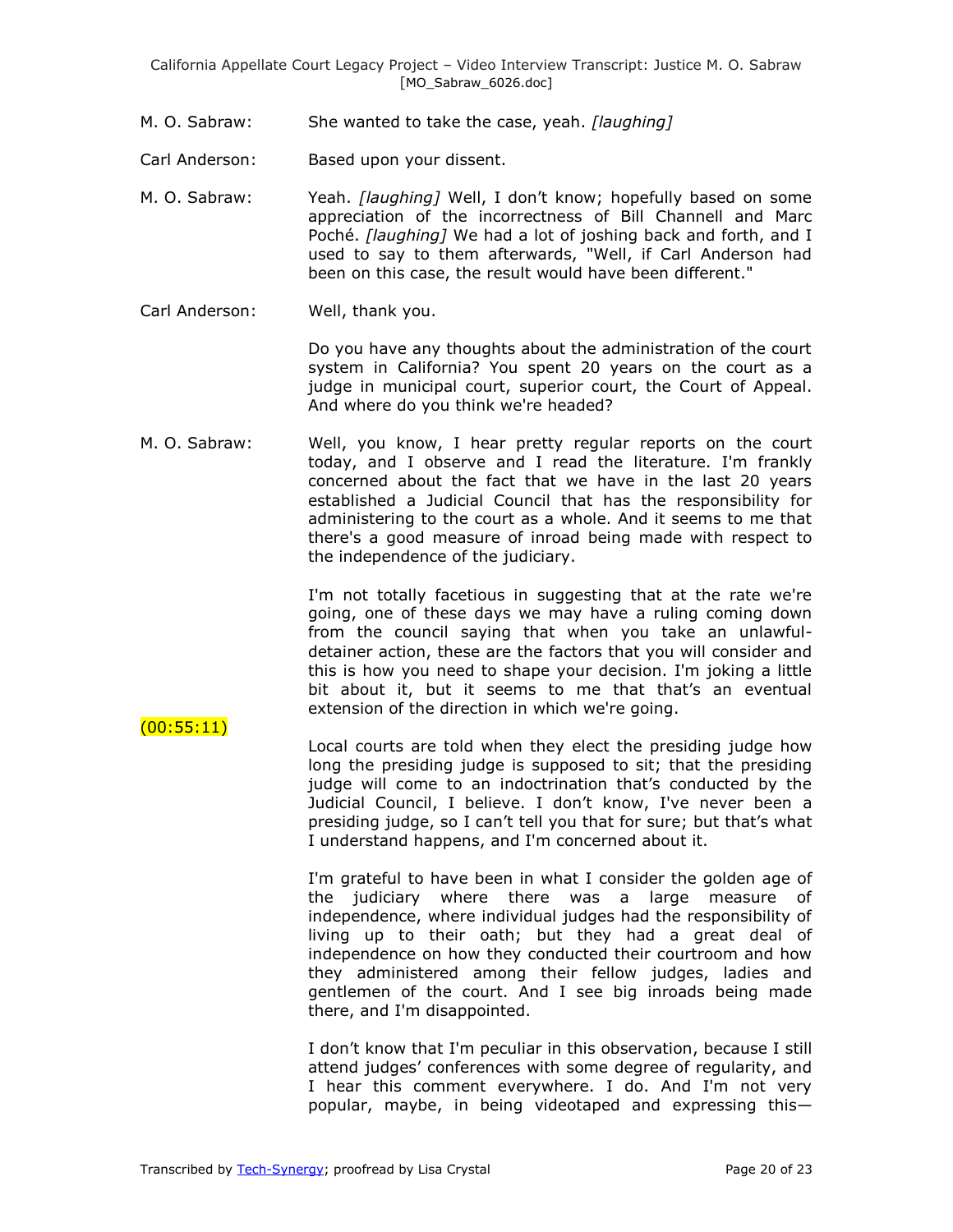because there's a measure of timidness on the part of judges, it seems to me, to express their thoughts in that respect, and they're going against the tide when they do.

- Carl Anderson: What can be done to regain the independence?
- M. O. Sabraw: I think a stronger judges association. I know the judges association that we used to have is being gradually, to my observation, being replaced, and less effective, less united; and I think that's too bad.
- Carl Anderson: Since you retired, you've been very active in mediation and ADR work and arbitration—and the judges association has helped you with regard to that at some extent, have they not?
- M. O. Sabraw: The retired judges association has been quite active, yes, and I think they've done a good job of monitoring proposed legislation. They've done a good job of instructing within the membership of retired judges, and I'm very pleased with what they're doing there; but I think that's different than the whole court working together.
- Carl Anderson: What do you think about the requirement now? The State Bar is requiring us retired judges to be active members of the State Bar in order to practice mediation and arbitration.
- M. O. Sabraw: Well, I don't want to overstate it; but I think that's outrageous. We are not doing anything different as a private judge than we did as a judge sitting on the court. There's no more reason for us to be considered practicing law and doing the work of a mediator any different than the work of a settlementconference judge.

And with respect to requiring us to be members of the bar because, quote, "we are practicing law" in doing this, I think, is unreasonable.

- Carl Anderson: Well, Mo, you've had a very distinguished career, and I know that you were a great mentor to young judges coming on the court and a great mentor to young attorneys. Did you learn that from other people on the court? How did that come about?
- M. O. Sabraw: Well, I certainly learned it from other people on the court. I had mentors. I think of Cecil Mosbacher and Don Quayle and Monroe Friedman and Alan Lindsay. Alan Lindsay is more contemporary, but he was a grand judge and had a capacity to . . . *[laughing]* The story goes of sentencing somebody to state prison and having the defendant respond, "Thank you, Uncle Al." But he did—he had much to learn about the capacity to not be full of yourself; the capacity to listen; the capacity to not get troubled with the concept of who was before you, whether they're a big firm, a small firm. Whatever category they may be in, the law is the same and the facts are the same.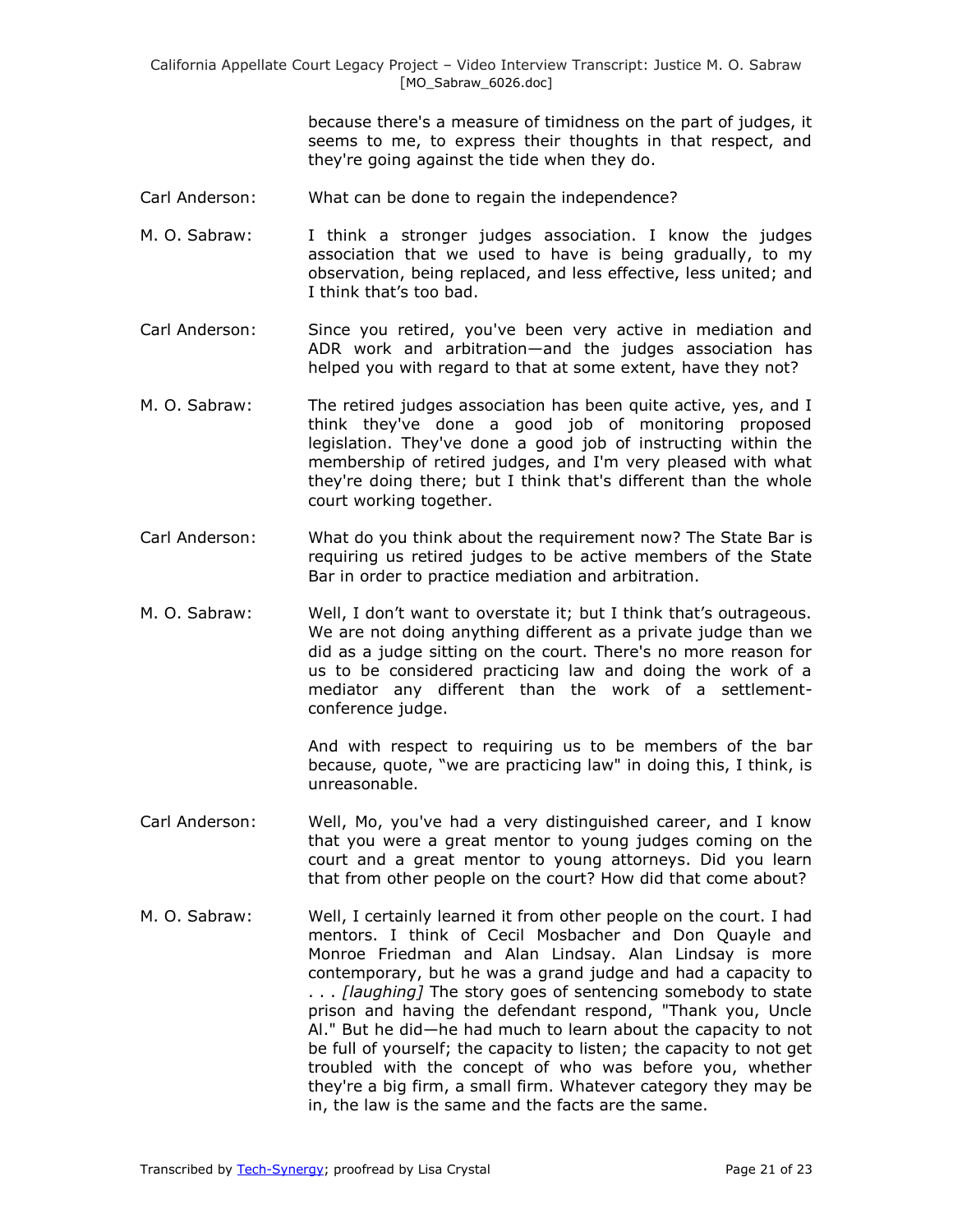## $(01:00:24)$

And to be able to do that, which I view many judges have the capacity to do, is I think an inspiration to fellow colleagues, and it's an inspiration to the bar that practices before them. And I'm grateful for what I've learned in watching them and hearing them and practicing before them.

- Carl Anderson: Well, Mo, you've been very active as a mediator in the last 20 years or 19 years. How do you find time for your hobby of taking care of your horses and taking them on rides? Because you've done a lot of riding in your judicial career; where do you find that time?
- M. O. Sabraw: Well, that's the blessing of private judging, because you do have more control of your time. I know for a long period of time I was very pleased to be able to take three to four months off during the course of the work, and just chart it out in advance; and you're not in the position of having to take anything or everything that comes through the swinging door.

I don't know how much more blessed a person could be than retiring at the time that we are retiring now: with every opportunity to continue to stay abreast with what's going on in the law and an opportunity to continue to greet the lawyers that we've known for years and years and years; the opportunity to feel like we're not getting stale or we're doing something about not getting stale. *[laughing]* And this is an opportunity that didn't exist previously, to say nothing about the fact that we have an opportunity to make an income that's commensurate with what I think judges should be paid.

*[Pause in tape]* I was saying that it's distressing to me to see judges' pay where it is today. For example, we have young lawyers getting out of law school and getting started at the same pay that a judge receives on his appointment, his or her appointment. I think that low pay is a reflection on the attitude of administration, the Legislature, whomever, of the value of judges.

Now, fortunately, we have example after example of lawyers who are making multiples of what a judges makes and are willing to give that up to become a member of the judiciary, and that's to their great credit; but I don't think it's to our credit as a community, as a state, as a country, to be paying judges in a manner that we are paying them, just because we can continue to get them. I think it's wrong.

- Carl Anderson: What advice would you have for new judges coming on the bench?
- M. O. Sabraw: Well, I would say that one of the initial important qualities to seek to emulate is to not be full of yourself. It's a great temptation as a practicing attorney to see the power and the